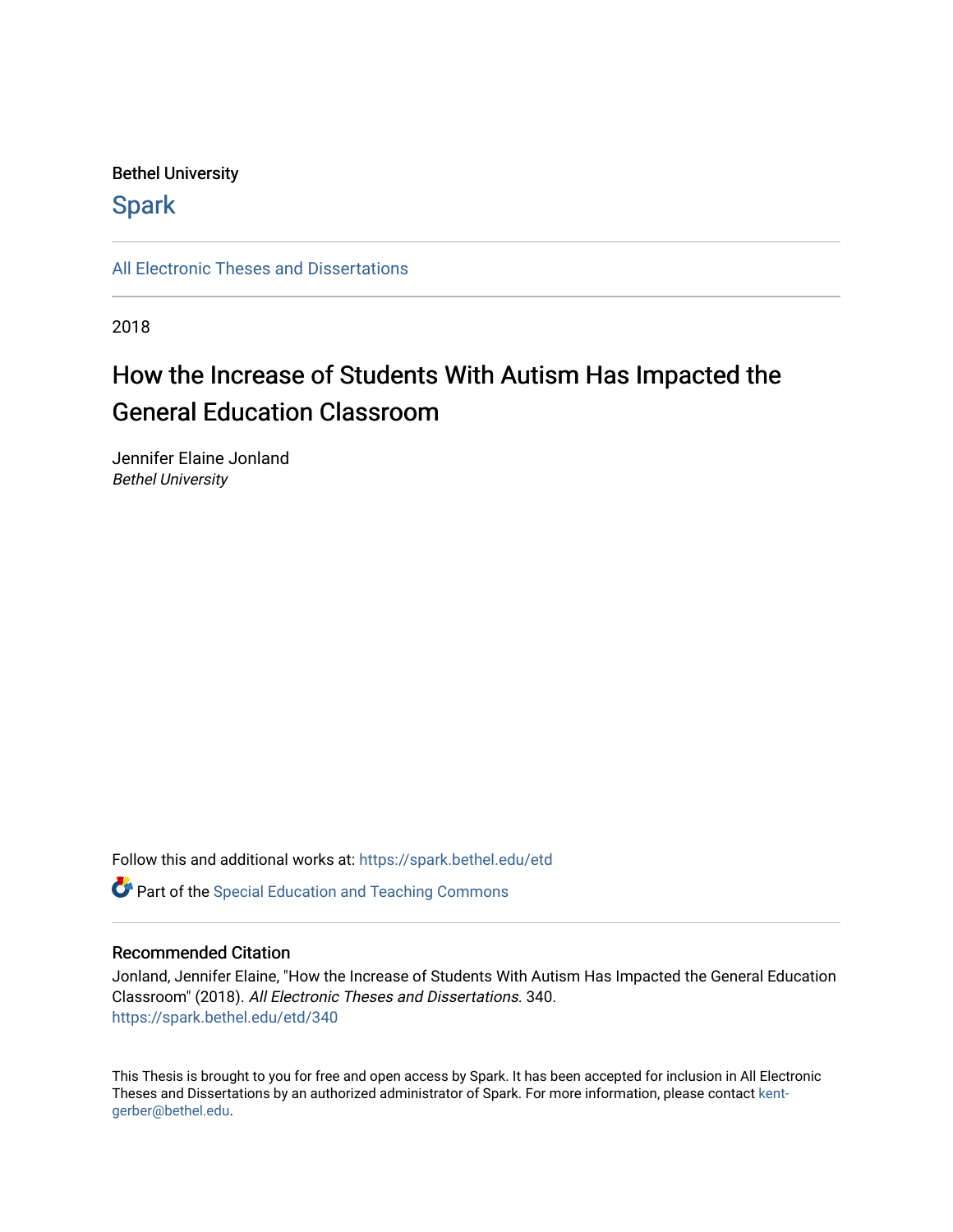# HOW THE INCREASE OF STUDENTS WITH AUTISM HAS IMPACTED THE GENERAL

EDUCATION CLASSROOM

A MASTER'S THESIS

## SUBMITTED TO THE FACULTY

OF BETHEL UNIVERSITY

BY

**JENNIFER JONLAND** 

IN PARTIAL FULFILLMENT OF THE REQUIREMENTS

FOR THE DEGREE OF

MASTER OF ARTS IN EDUCATION

AUGUST 2018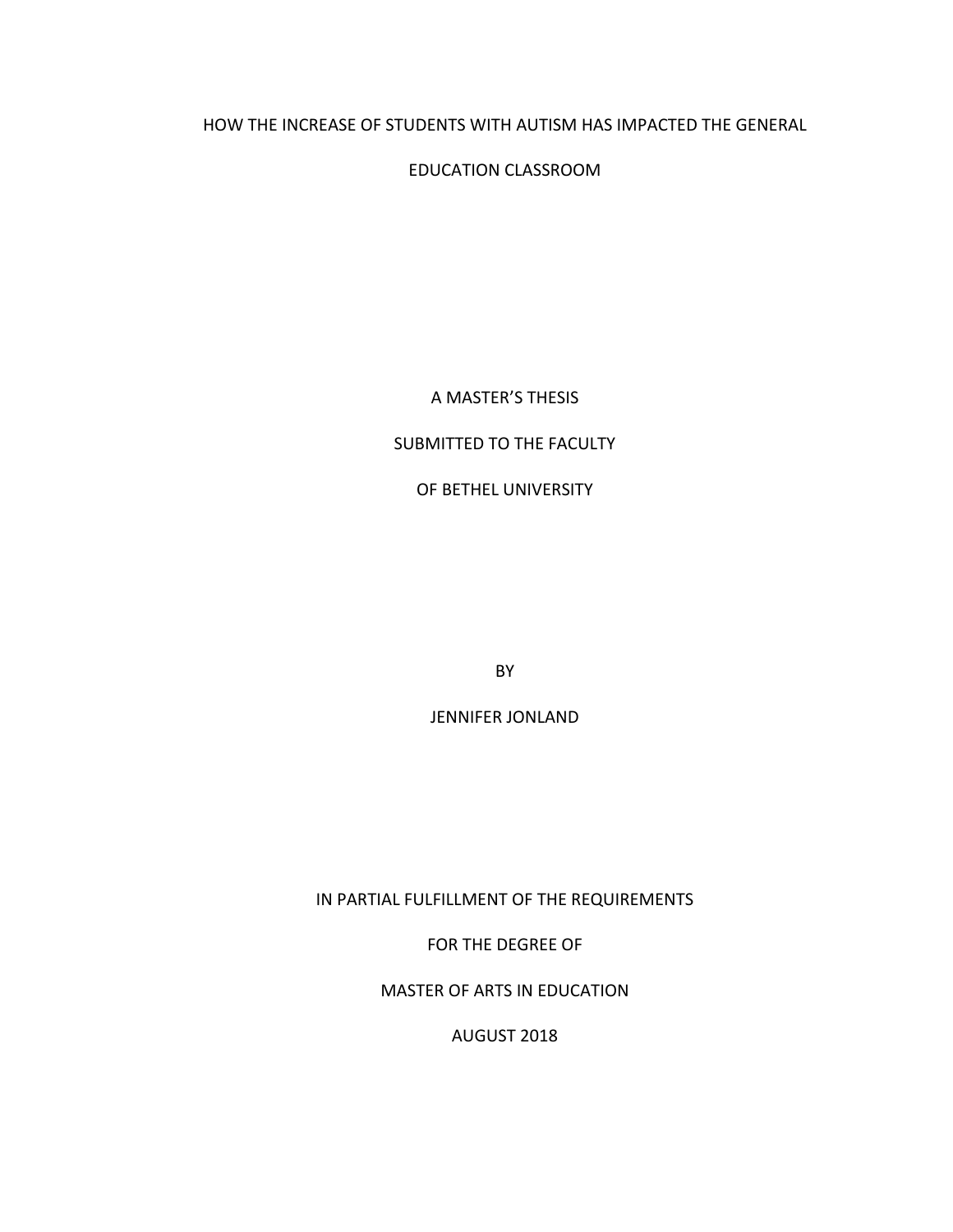# BETHEL UNIVERSITY

# HOW THE INCREASE OF STUDENTS WITH AUTISM HAS IMPACTED THE GENERAL

## EDUCATION CLASSROOM

Jennifer Jonland

August 2018

APPROVED

Thesis Advisor: Lisa Silmser, Ed.D.

Program Director: Dr. Katie Bonawitz, Ed.D.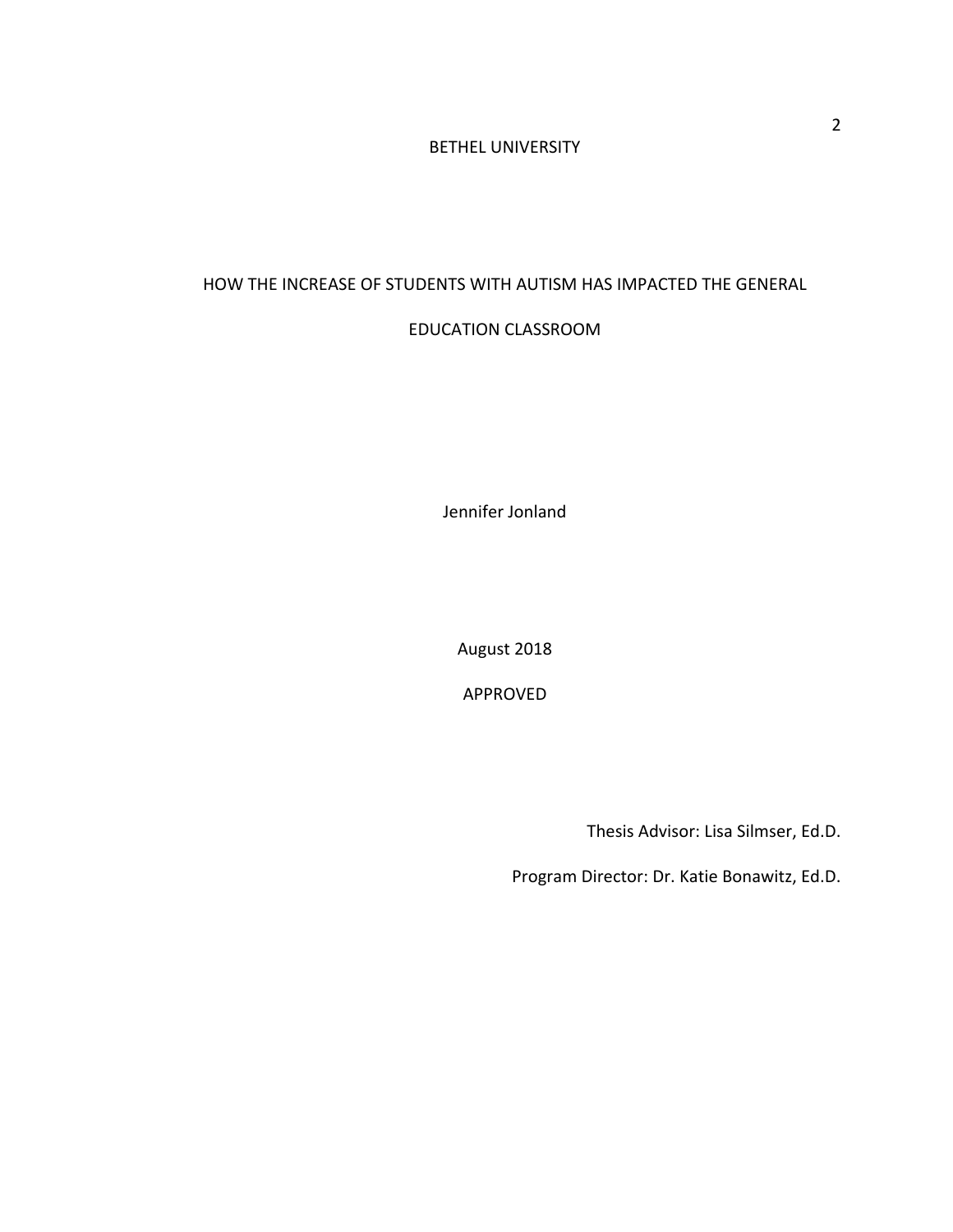# Acknowledgements

I would like to thank all of my family and friends who have encouraged me throughout this process. Most of all, I would like to thank my thesis advisor, Lisa Silmser. Her continued guidance and positive words of encouragement helped me make it through this process. I would not have been able to have done this without her. Words cannot express how grateful I am to have had her as my thesis advisor.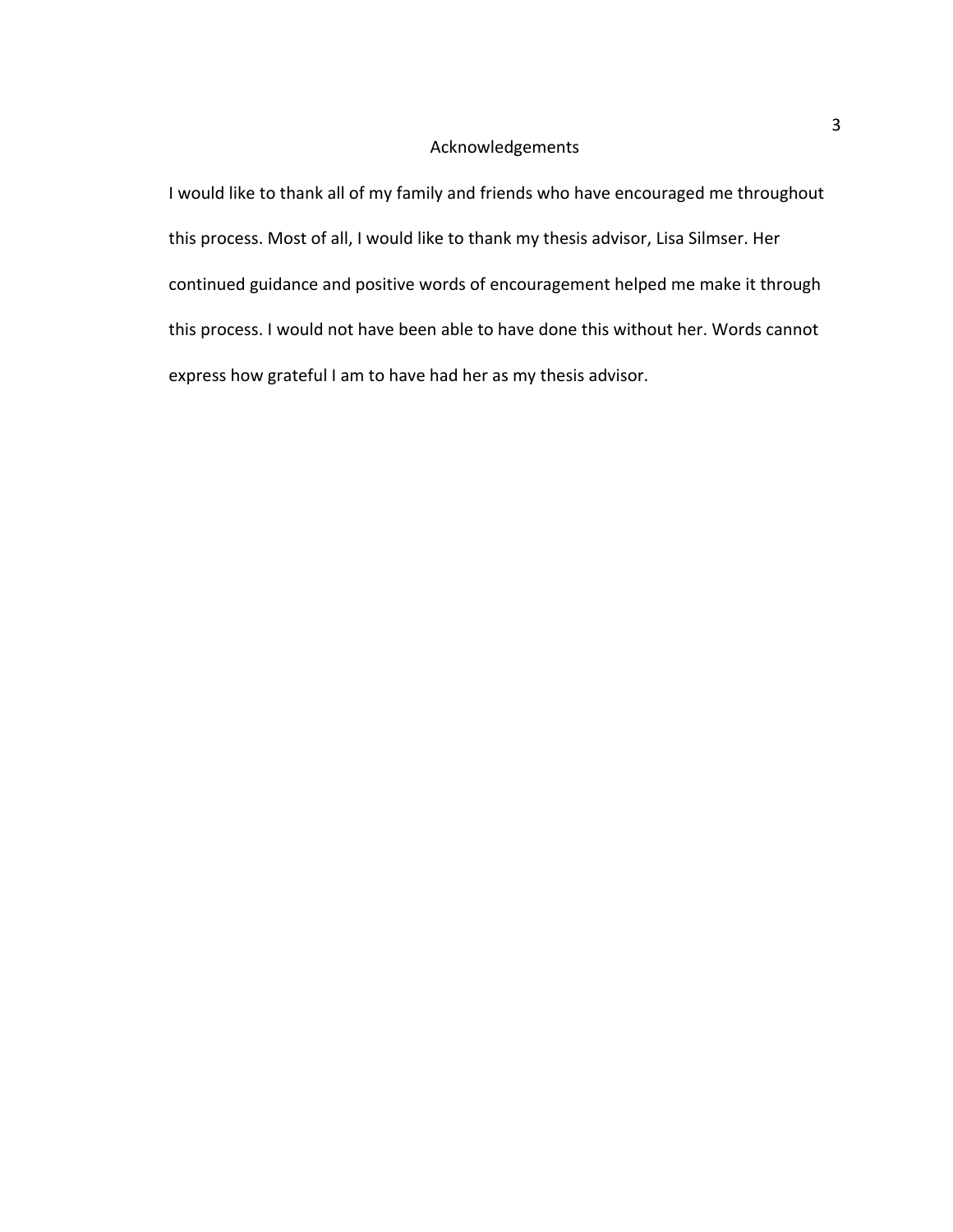#### Abstract

There has been a significant increase of students with autism in the general education classroom over the past few years. The education system is moving towards inclusion based of the Individuals with Disability Education Act (IDEA), which offers a free an appropriate education to all. It is important to look at the impact students with autism have had on their typically developing peers and teachers in the general education classroom. This research looks at both positive and negative impacts that autism students have had on the general education setting. A challenge for teachers is the lack of training they have received in order to effectively teach all students in their classroom. There have been a lot of benefits for both students with and without autism when participating in an inclusive classroom. Some of these benefits include increased social skills, awareness and diversity, increased friendships, and peer role models, which leads to increased engagement for all students.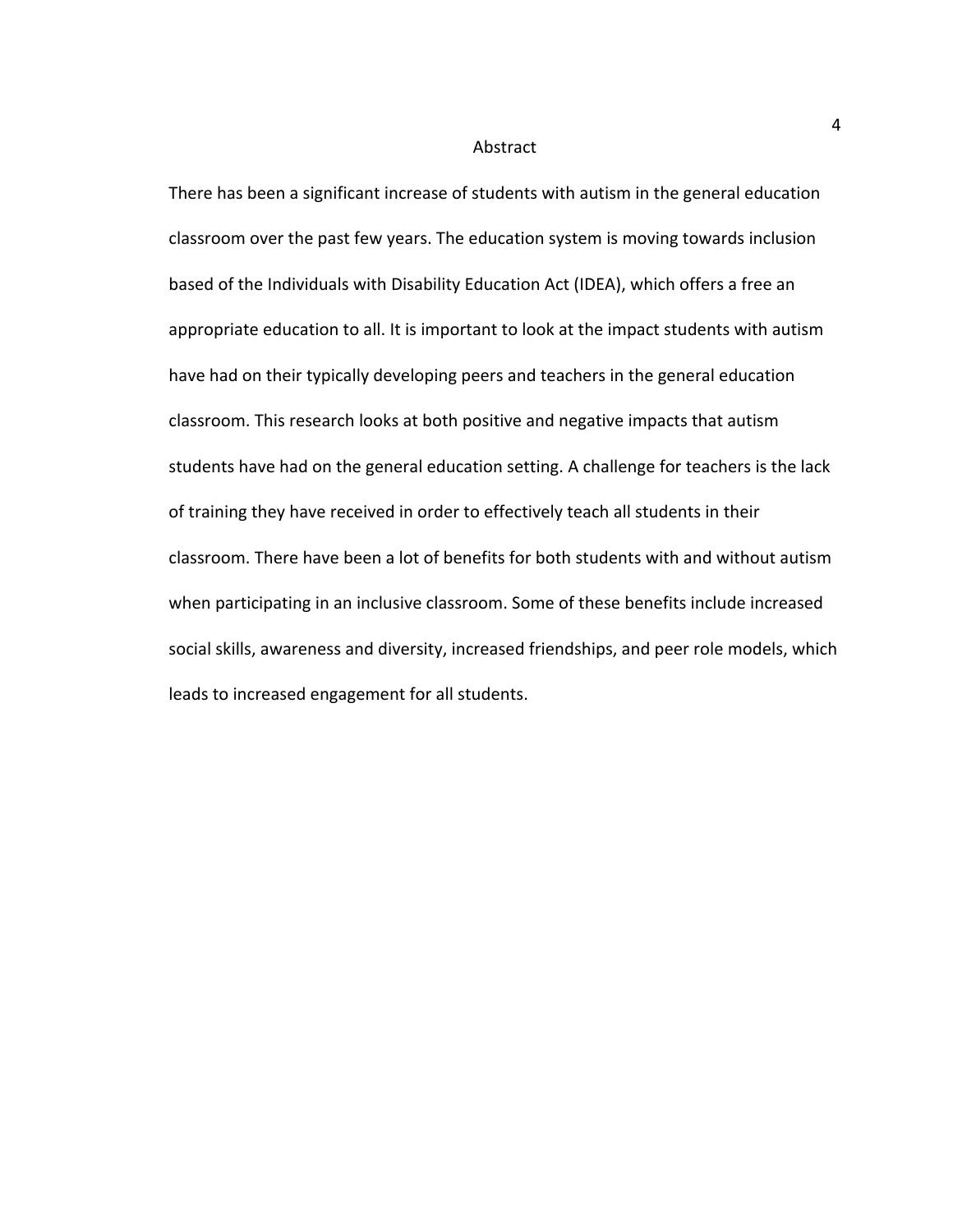| <b>Table of Contents</b> |  |
|--------------------------|--|
|--------------------------|--|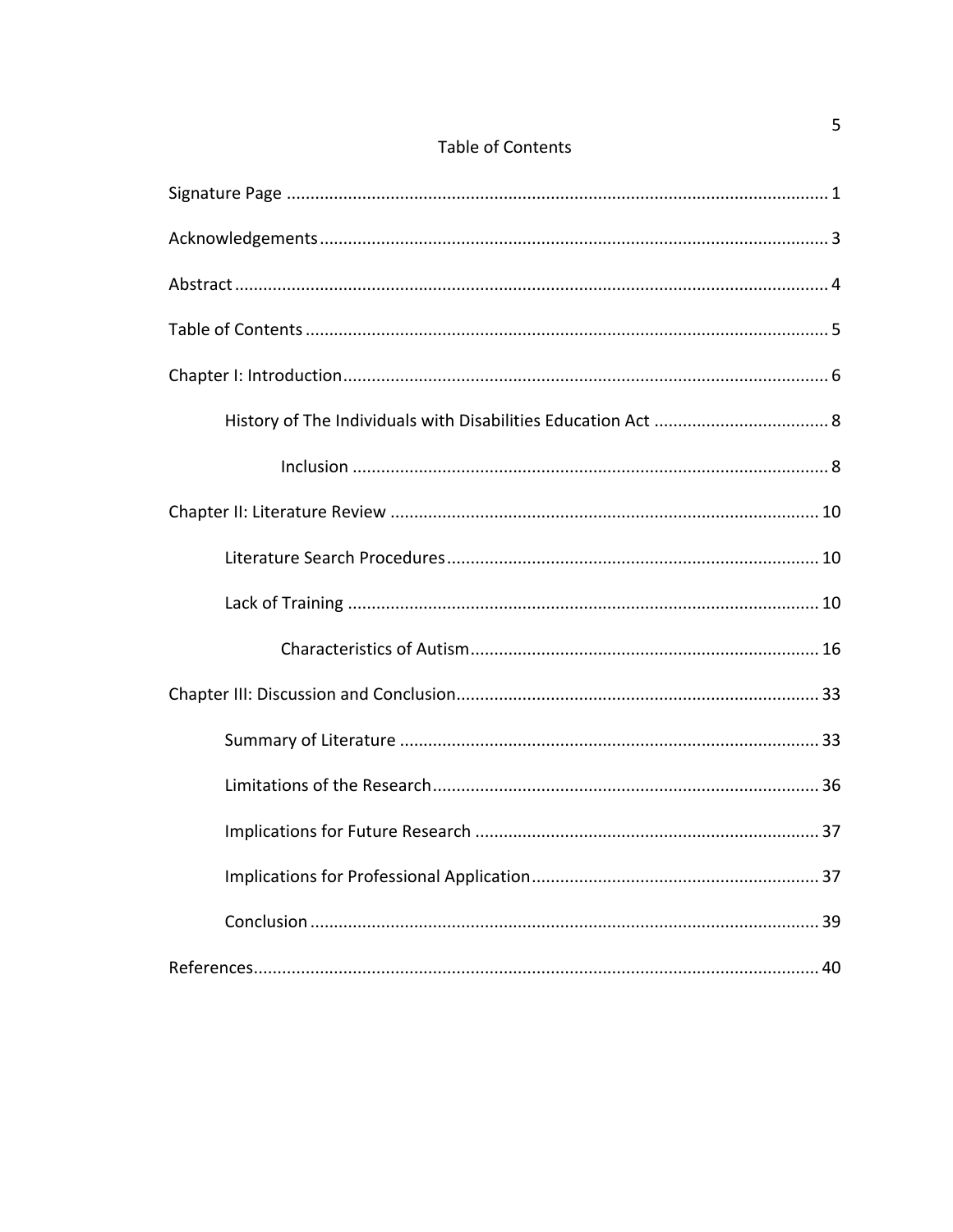#### **CHAPTER I: INTRODUCTION**

There has been a dramatic increase in the number of students being diagnosed with autism spectrum disorder (ASD) in the past few years. Because of this, there has been a large increase of students with autism participating in the general education classroom. Stienbrenner and Watson (2015) state, "in 2012, United states schools served nearly 445,000 students with a primary education label of students with autism between the ages of 6 and 21, with over half of those students in the elementary and middle school range" (p.2392). Schools are moving towards an inclusion model, which is where all students are participating with their same-aged peers as much as possible. Based on the Individual with Disabilities Education (IDEA), students with disabilities should spend as much time as possible in the general education setting with typically developing peers. This is also known as the least restrictive environment. This paper focuses on how the increase of students with autism has impacted the general education setting.

It is important for educators to be aware of the increase of students with autism participating in the general education classroom. Teachers need to be willing to adapt and modify their classroom to meet the needs of all students. In order for teachers to adapt their classroom it is important for them to receive the proper training. Lack of training for general educators is one of the challenges they face when working in an inclusive classroom.

There are many benefits to having students with autism in the general education classroom. Some of these benefits are increased social skills, increased student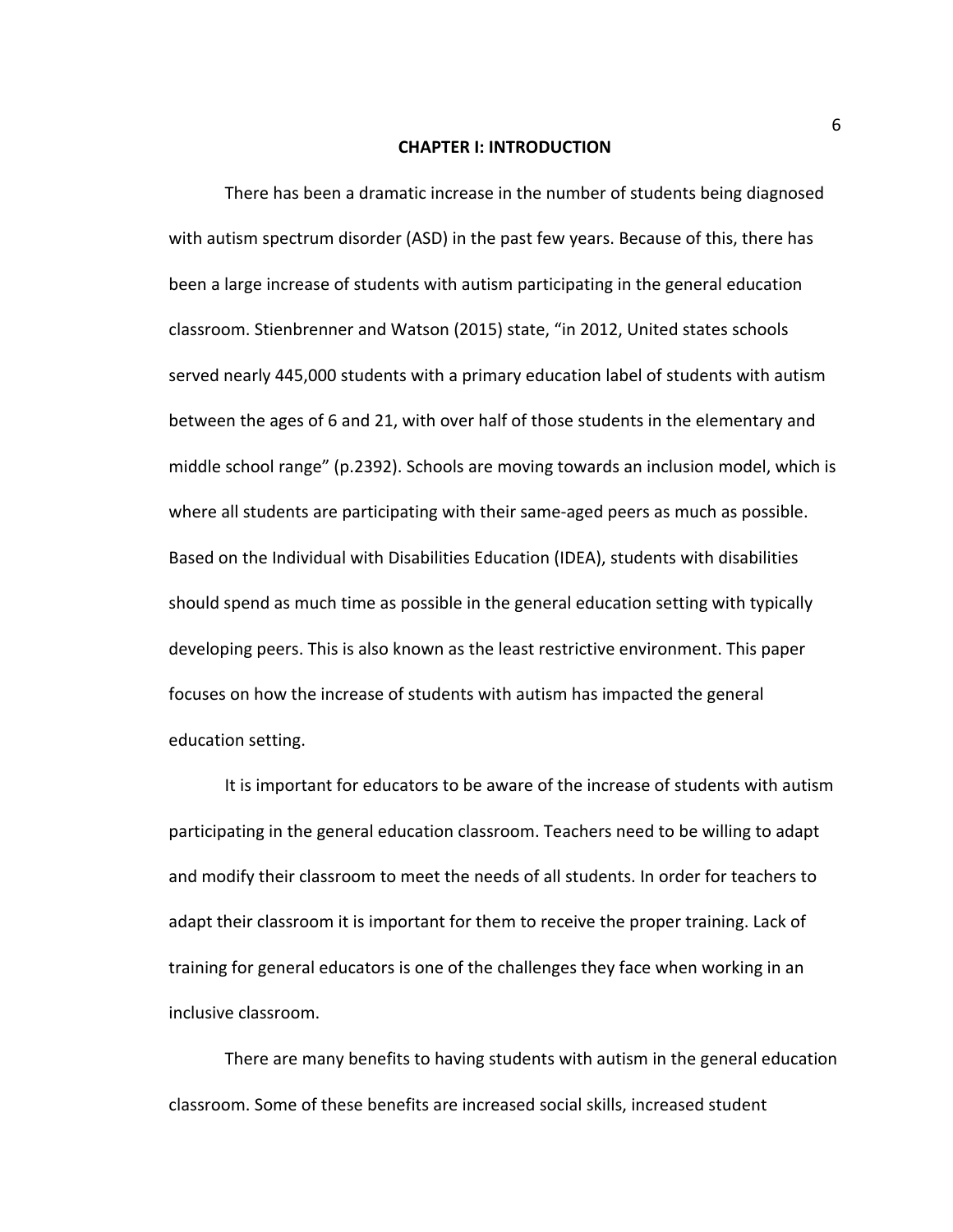friendships, and increased engagement for all students. When students with autism participate in the general education classroom it provides awareness and diversity for typically developing peers.

Students with autism often struggle with social skills, building friendships, and being accepted by their peers. However, when students with autism participate in the general education they have an easier time making friends with their same-age peers. Inclusion also has a lot of benefits for neuro-typically developing peers. It increases student engagement and participation for all students in an inclusive environment. Typically developing peers become positive role models for students with autism.

Inclusion in the general education has many benefits for not only the students with autism, but also for typically developing peers. Are there challenges when working with students with autism in the general education? Yes, there are, but when teachers can receive the proper training and are willing to form a positive relationship will ALL students then everyone will benefit from an inclusive classroom.

Overall, there are more benefits than challenges when including students with autism in the general education classroom. The next chapter will address why social skills increase, engagement increases, and students with autism make more friends when participating in the general education classroom.

Since I currently work with high functioning autism students in middle school, I have chosen to address the topic of the increase of students with autism and how it impacts the general education classrooms. Students on my case load spend the majority of their day in the general education classroom, and it has been a struggle for them to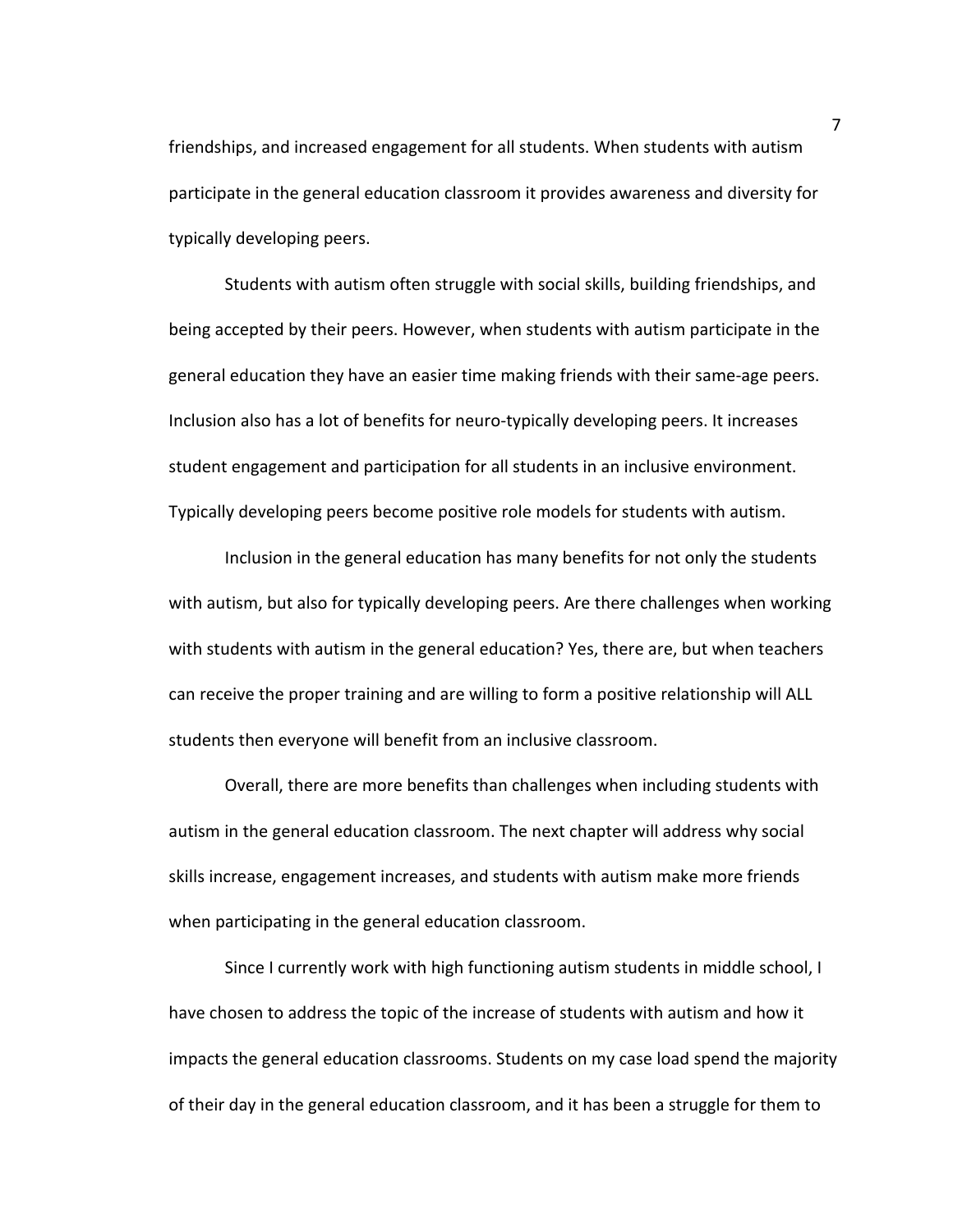be successful in the classroom. Their oppositional deviance behaviors are common among children with autism, but teachers do not know how to address these behaviors in the classroom. This paper will focus on the increase of students with autism and how has it impacted the general education setting? Has it made a positive or negative impact on the general education setting? What are some characteristics of students with autism? What are some challenges educators face with the inclusion of autism students in the general education? What are some interventions and strategies teachers could use in an inclusive classroom? What are some benefits for all students with the increased amount of students with autism in the general education setting?

#### **History of The Individuals with Disabilities Education Act**

The Individuals with Disability Education Act (IDEA) offers all students a free and appropriate education including all students with disabilities. Therefore, schools are moving towards inclusive classrooms, which are designed to meet the needs of all students and encompass their individual needs, abilities, and educational needs (Falkmer, Oehlers, Grandlund, & Falkmer, 2015). Students should be placed with typically developing peers in the general education setting as much has possible. Broderick, Mehta-Perekh, and Reid (2005) suggest that every student has the right to be educated in an inclusive classroom and not segregated from their peers. This is also known as students being placed in the least restrictive environment.

## **Inclusion**

Inclusion is where all students are taught in the general education classroom. Therefore, students with disabilities are participating in the general education setting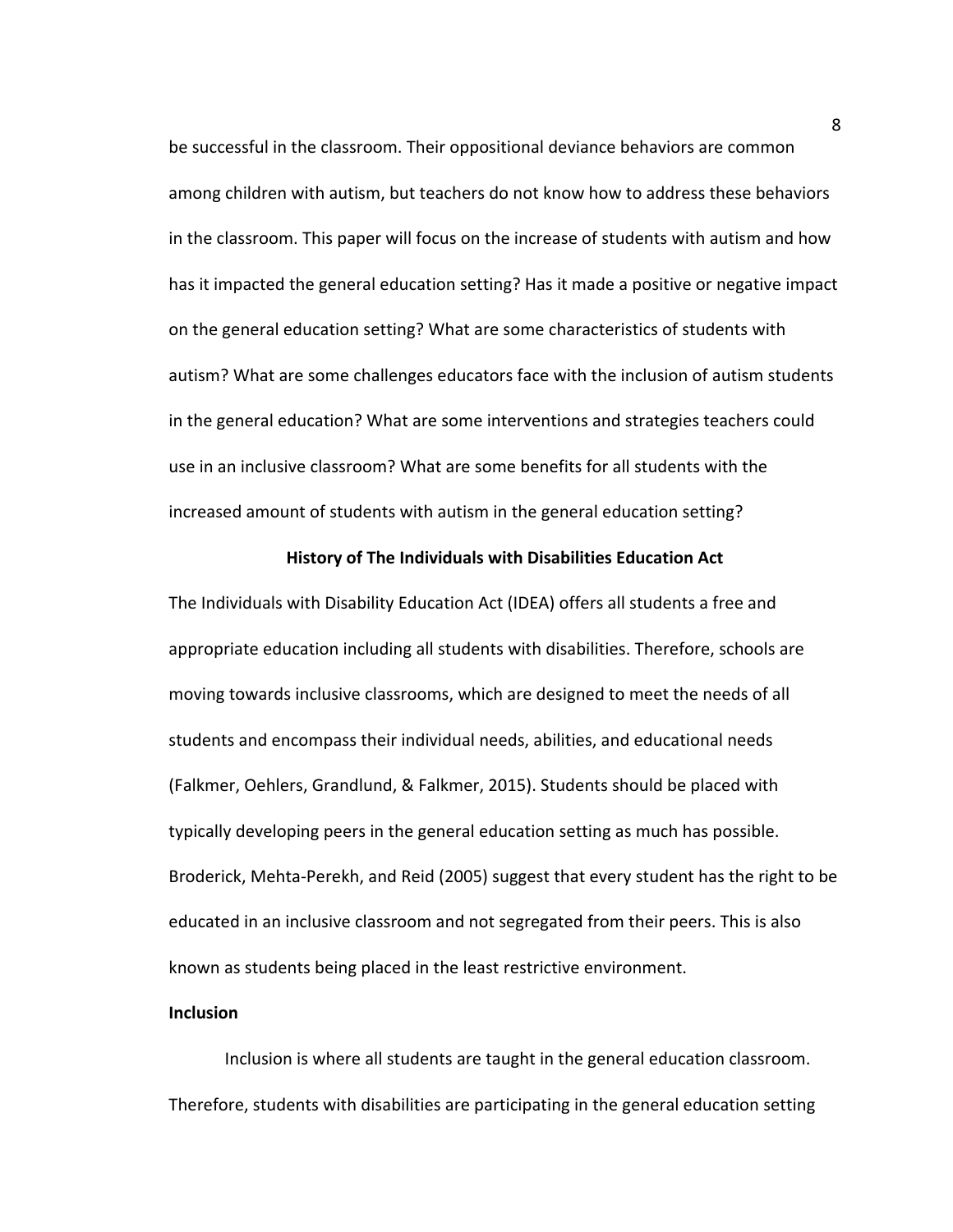with neuro-typically developing peers. In an inclusive environment it is important for general education teachers, special education teachers, and parents to collaborate with one another. Collaboration is defined as when practitioners and parents team together to better plan and meet the needs of their students (Vakil, Welton, O'Connor, & Kline, 2008). 

Inclusion in the classroom can be very beneficial for both students who are typically developing and those with autism. Gena (2006) states,

"inclusive educational practices not only realize the right of children with disabilities for a least restrictive placement, but also that the education and social benefits of inclusion on children with and without disabilities are great, as a growing research base outlines" (p. 542).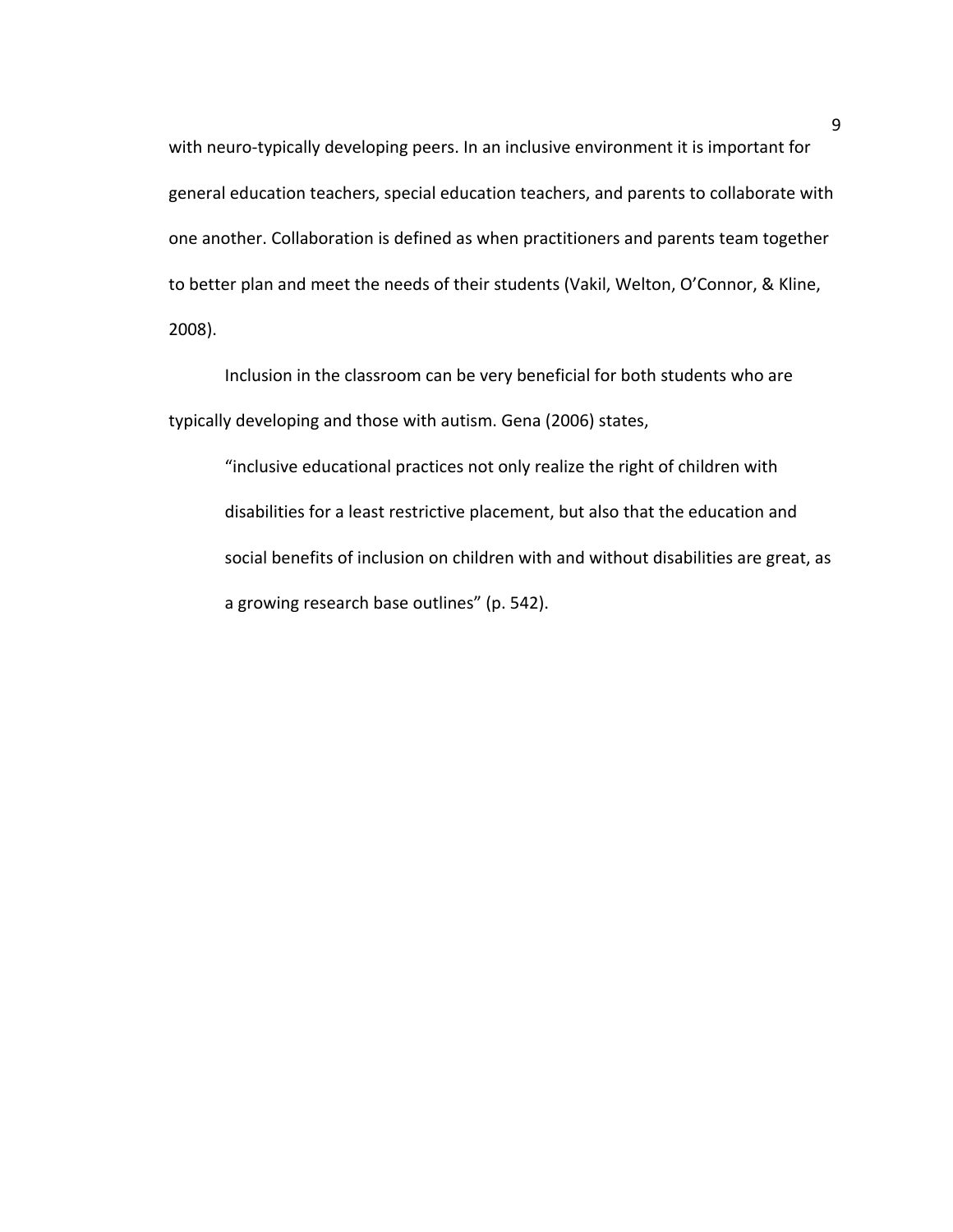#### **CHAPTER II: LITERATURE REVIEW**

#### **Literature Search Procedures**

Academic search premiere was used to find all of the articles used throughout this thesis. Articles were narrowed down by searching empirical studies from peer reviewed journals and were published between 1995 and 2016. Each article focused on the increase of children being diagnosed with autism over the past few years and the impact it has had in the general education classroom. A key word that is seen throughout the article is inclusion. Articles explain what inclusion in the general education classroom looks like. The key words that were searched included "how has the increase in autism impacted the general education classroom." This chapter looks at the benefits and challenges teachers and students face in an inclusive classroom. This chapter includes the following: lack of training for the general education teachers, characteristics of autism strategies and interventions for teachers, benefits of peer support/friendships, and increase of student engagement in an inclusive classroom to review the literature on how inclusion has impacted the general education classroom.

## **Lack of Training**

According the Individuals with Disabilities Education Act (IDEA), students with disabilities should be with the same-aged peers in the general education classroom as much as possible. Therefore, schools are moving toward an inclusion model by having students with high functioning autism included in the general education classroom for more than 80% of the time. Sansosti and Sansosti (2012) suggest that included students with High Functioning Autism Spectrum Disorder (HFASD) not only exhibit higher levels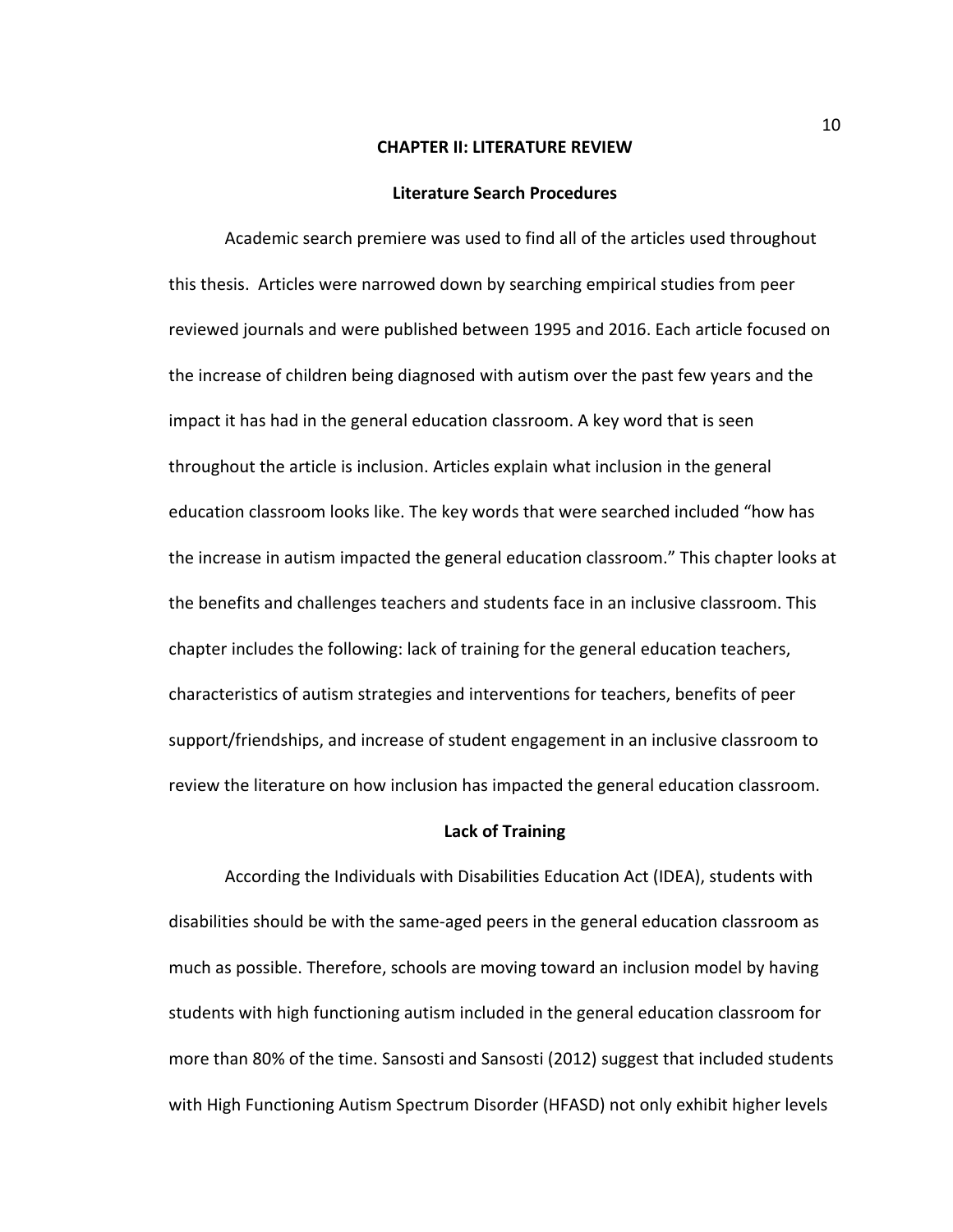of engagement and social interaction, but also they have larger networks of friends or are selected by their peers to be included in activities the same amount as students without disabilities.

The purpose of Sansosti and Sansosti's (2012) study was to see how different attitudes and experiences are associated with and impact the general education classroom when including students with high functioning autism. Overall, the majority of the participants in this study agreed that including students with high functioning autism into the general education classroom was beneficial and necessary for the student with autism. Also, inclusion in the general education classroom can also be beneficial for students without autism because of the additional curriculum, environment, and behavioral supports. However, some participants felt that fulltime inclusion might not be beneficial for all students with high functioning autism. They feel that making decisions about including students with HFASD into the general education classroom should be made on a case-by-case basis (Sansosti & Sansosti, 2012).

There has been a recent increase in children diagnosed with autism spectrum disorder (ASD). In 2005, there were approximately 120,000 students with autism receiving special education services (Finke, McNaughton, & Drager, 2009). That number is continuing to increase each year, which means more students with autism are being served in the general education classroom than ever before. The purpose of Finke et al.'s (2009) study is to identify and understand a variety of strategies that teachers used in their inclusive classroom.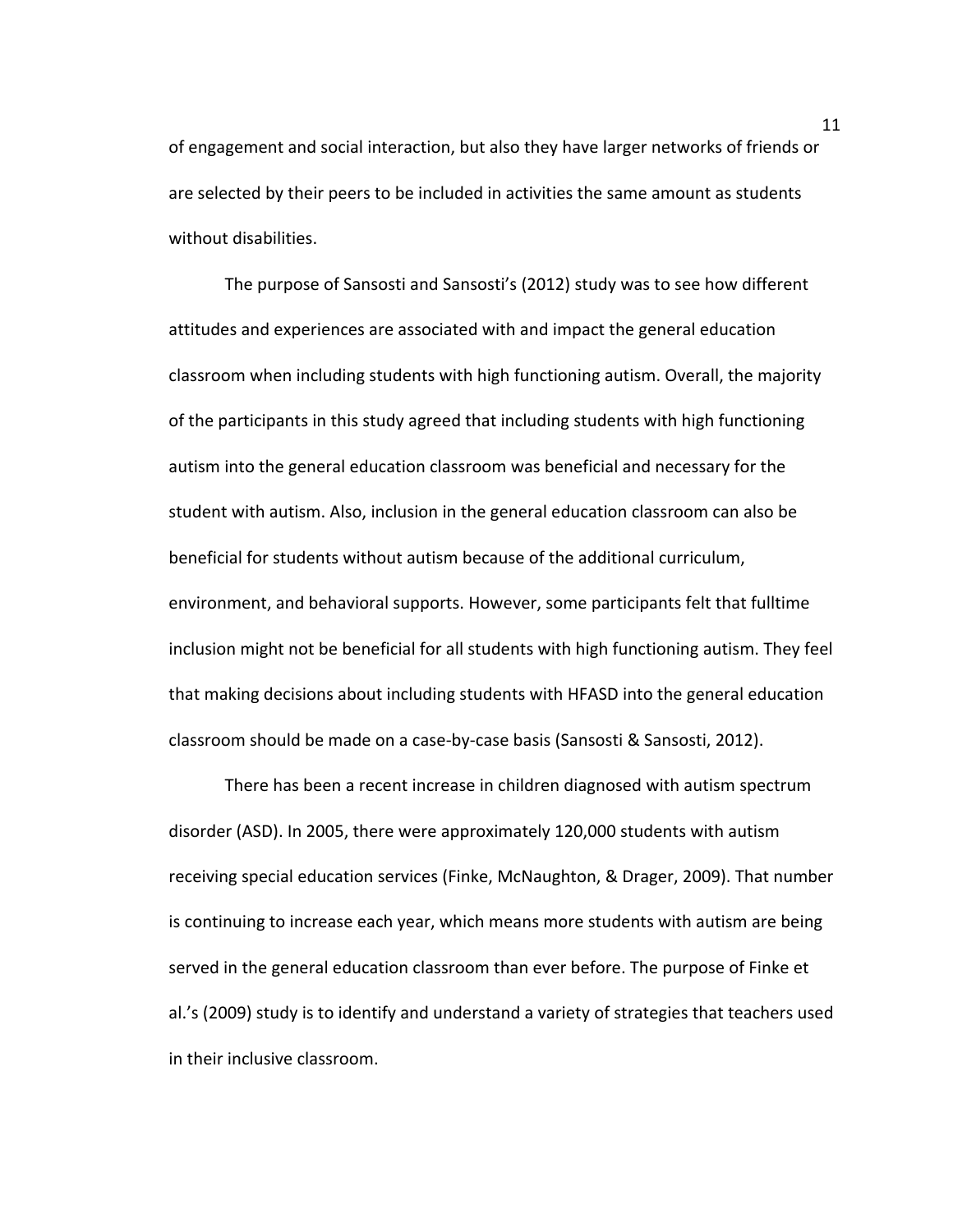The participants in this study involved a focus group of five general education teachers. Data was collected from the teachers over a 15-week period. Results show that there were both benefits and challenges for teachers and students. Three of the participants felt there was an increased opportunity for social interactions from typically developing peers. Typically developing peers were positive role models in the classroom for students with autism. Also, it was reported from four participants that having a student with ASD in the classroom provided awareness and diversity among typically developing peers. Some challenges that occurred were teachers felt like they need more time throughout the school day to complete lesson plans and modifications. Finke et al. (2012) found that teachers also felt there was a large need for extra support in the inclusive classroom. With limited resources for staff it made it difficult for some teachers to positively implement teaching that geared towards all students. However, the benefits of peers support and friendships out weigh the challenges.

Chamberlain, Kasari, and Rotherman-Fuller (2006) found that children with autism have a difficult time forming peer relationships and friendships with typically developing peers. Autism is a disability that impacts a student's social interactions with peers. There has been a noticeable increase of students with autism, therefore, there has been an increase of students with autism in the general education classroom. The inclusion model has both positive and negative impacts on all students. Research shows that inclusive classrooms have led to increased rejection of students with autism (Chamberlain et al., 2006). However, research also shows that an inclusive classroom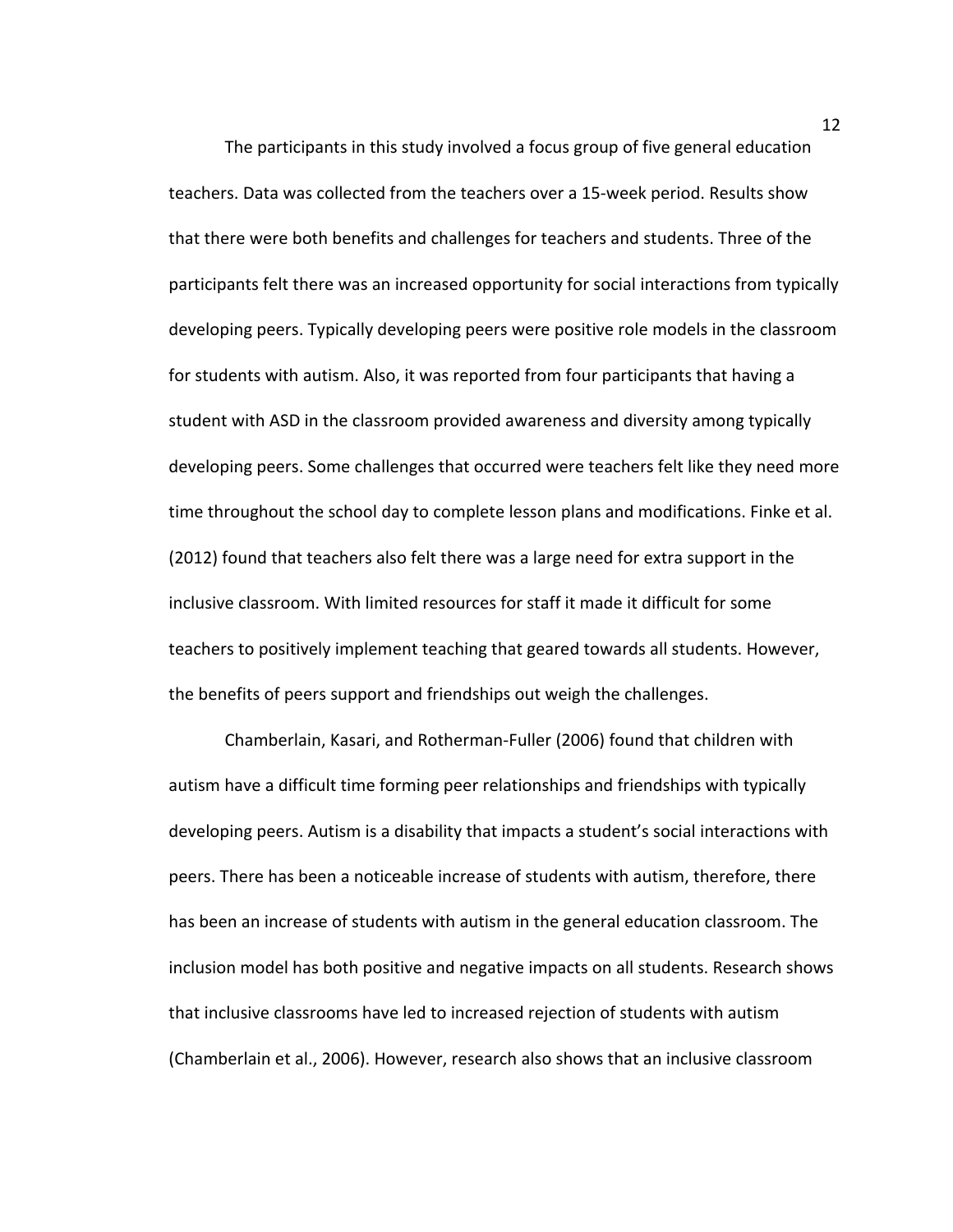benefits both students with and without autism (Chamberlain et al., 2006). The purpose of their study was to weigh the benefits and challenges of an inclusive classroom.

Chamberlain et al.'s study included a total of 196 boys and 17 of them were diagnosed with autism (2006). All 17 students with autism were enrolled in the general education setting for majority of their day. Results show that including students in the general education classroom has both positive and negative impacts on students with autism. The majority of the target students managed to avoid isolation in the classroom and manage to be involved and enjoy peer interaction. Teachers and typically developing peers learn to modify the environment when interacting with a student with autism, which can cause stress throughout their school day. In this case, the positive outcomes out weigh the negative when including students with autism in the general education classroom. When children with autism are included into the general education classroom they are more likely to create positive peer friendships (Chamberlain et al., 2006).

Many schools are moving toward an inclusion model, which means students with various disabilities are participating in the general education classrooms with their same aged peers. Students with high functioning autism are among those students participating in the inclusion classrooms. Friedlander (2008) states that, "autism is a disorder that can impact many aspects of a child's learning experience" (p.141). The majority of children with autism have a difficult time picking up on nonverbal social cues, which can make it difficult to form friendships with peers.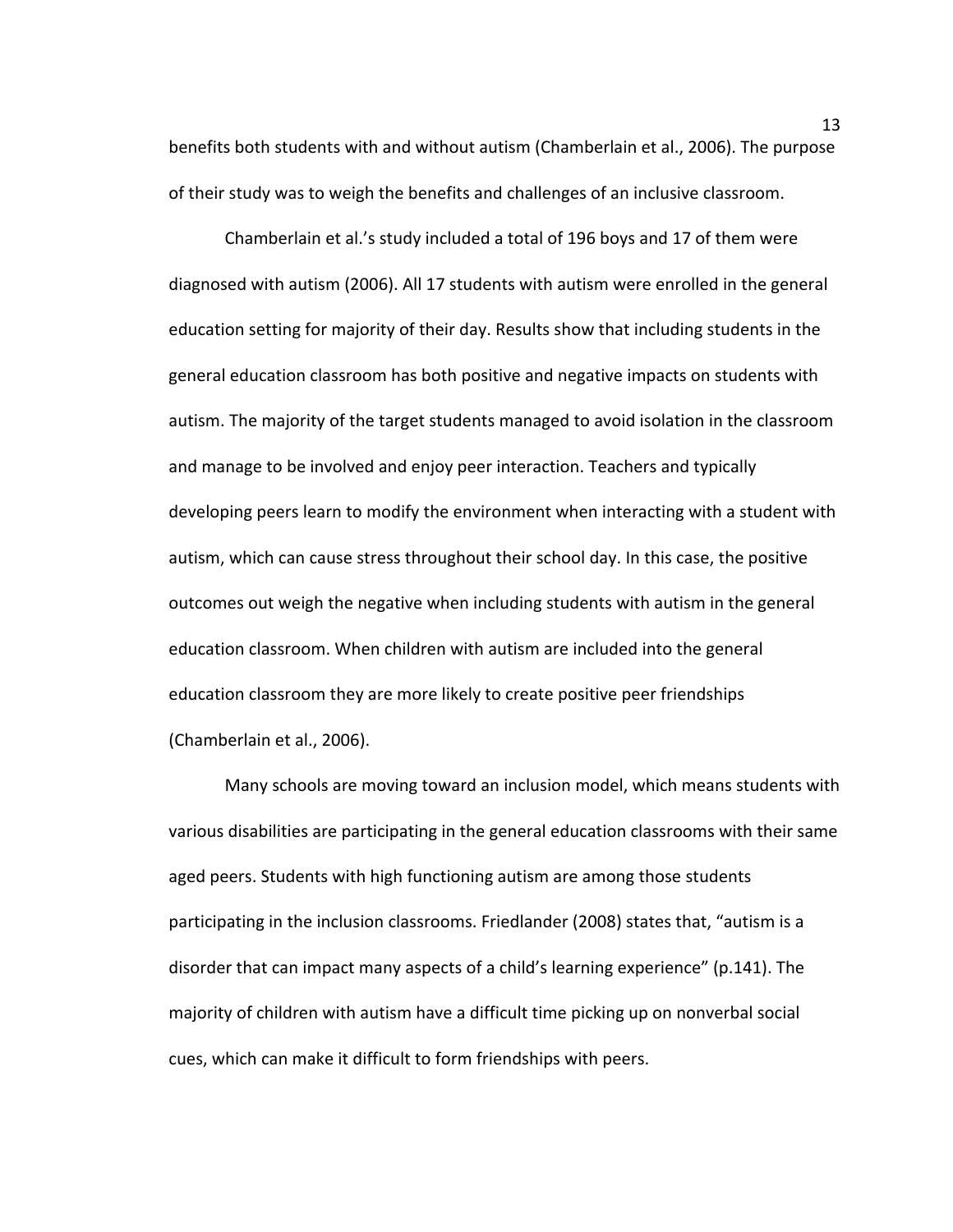Friedlander (2008) discusses different tools and strategies for general education teachers to include students with autism in their classrooms. Some of the tools and strategies are easing transitions, creating social stories, offering a variety of sensory tools, and developing a behavioral plan for all students. When implementing these tools and strategies in the classroom both neuro-typically developing peers and students with autism will all benefit. The concern that many teachers have when working in an inclusion classroom is their lack of training. However, when students with autism are given the opportunity to participate in the general education classroom is beneficial for all students. Friedlander (2008) states, "providing all students with a rich, inclusive classroom environment that includes individual goals with foster mutual respect and understanding for all" (p.143).

An inclusive classroom, is one where students with disabilities are taught in the mainstream classroom along with their typically developing peers and a general education teacher. Among this population are students with high functioning autism. Advocates for autism feel that a full inclusion model has positive impacts on teachers, students with autism, and typically developing peers. Some research shows that integrating students with autism in the general education classroom can help students without autism accept and understand how to work with these students. With the increase in students with autism being supported in the general education classrooms it is important to look at the teachers' perspective (Cassismos, Polychronopoulou, Tripsianis, & Syriopoulou-Delli, 2005).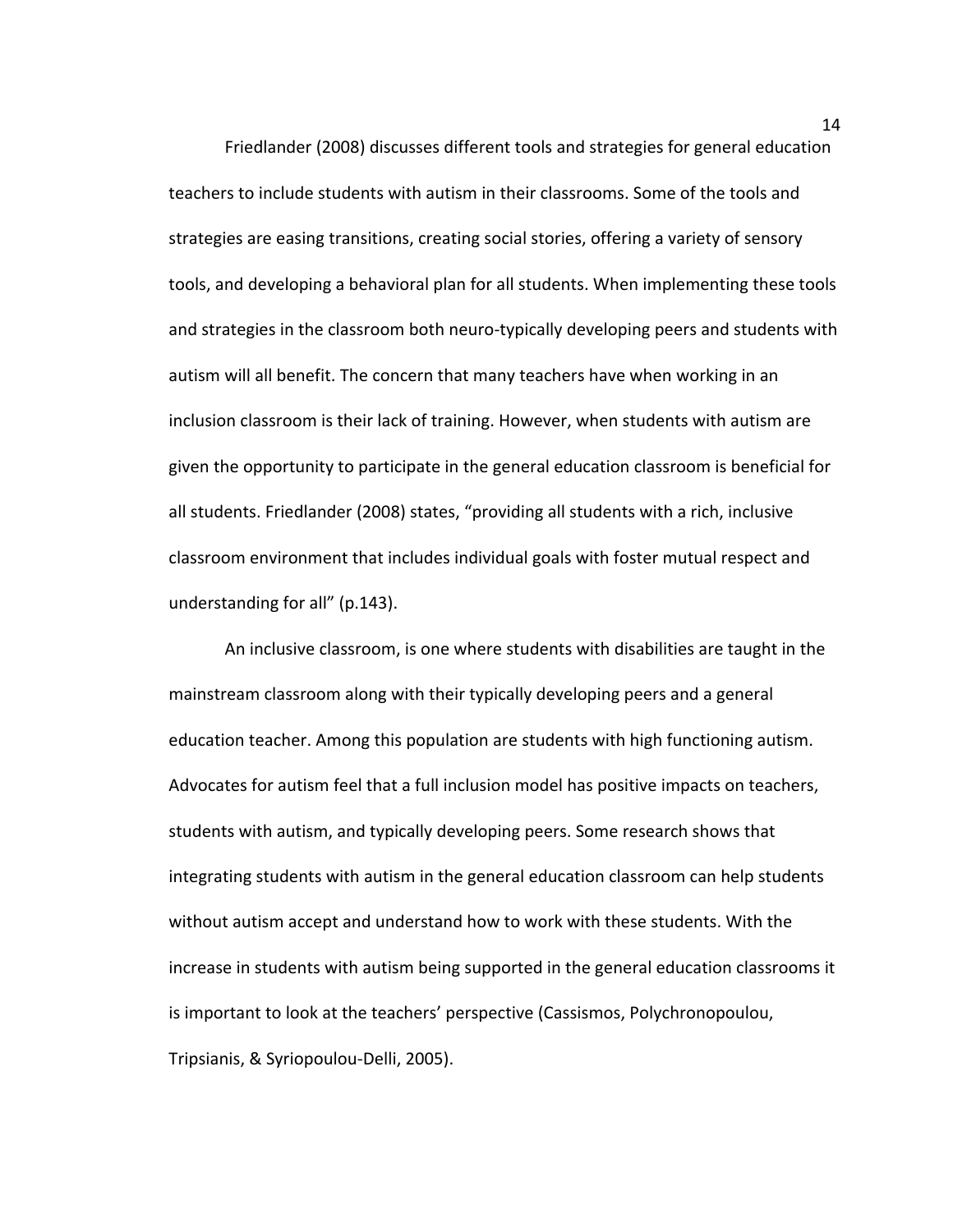There were a total of 228 teachers who participated in a cohort study to help understand their views and attitudes when including children with autism into their classrooms. Teachers who had previous training in autism had significantly different views and attitudes to an inclusive classroom compared to their co-workers with limited training. A majority of the teachers feel the greatest challenge when working with students with autism in the general education classroom is the lack of support services (Cassismos et al., 2015). When a teacher is given proper training in autism they are less likely to struggle.

In order for an inclusive model to be effective, teachers need to be properly trained in the area of autism. Teaching students with autism in the general education classroom can be very challenging because of their behaviors. It is important for teachers to have an open mind and accept diversity in their classroom. When educators teach in ways that express diversity then they will be able to teach all students in the mainstream class without needing as much special support. Jordan (2008) suggests that teachers need to be willing to have more laborious interaction with their students and make a conscious effort to understand what will be beneficial for them. Many educators teaching an inclusive classroom are unaware of strategies that help form positive relationships with students with autism. It is important that teachers form a relationship with each student in their classroom. Forming a relationship with a student with autism can be challenging because of their social struggles. When a teacher is not properly trained to interact with these students then it makes it difficult to provide a positive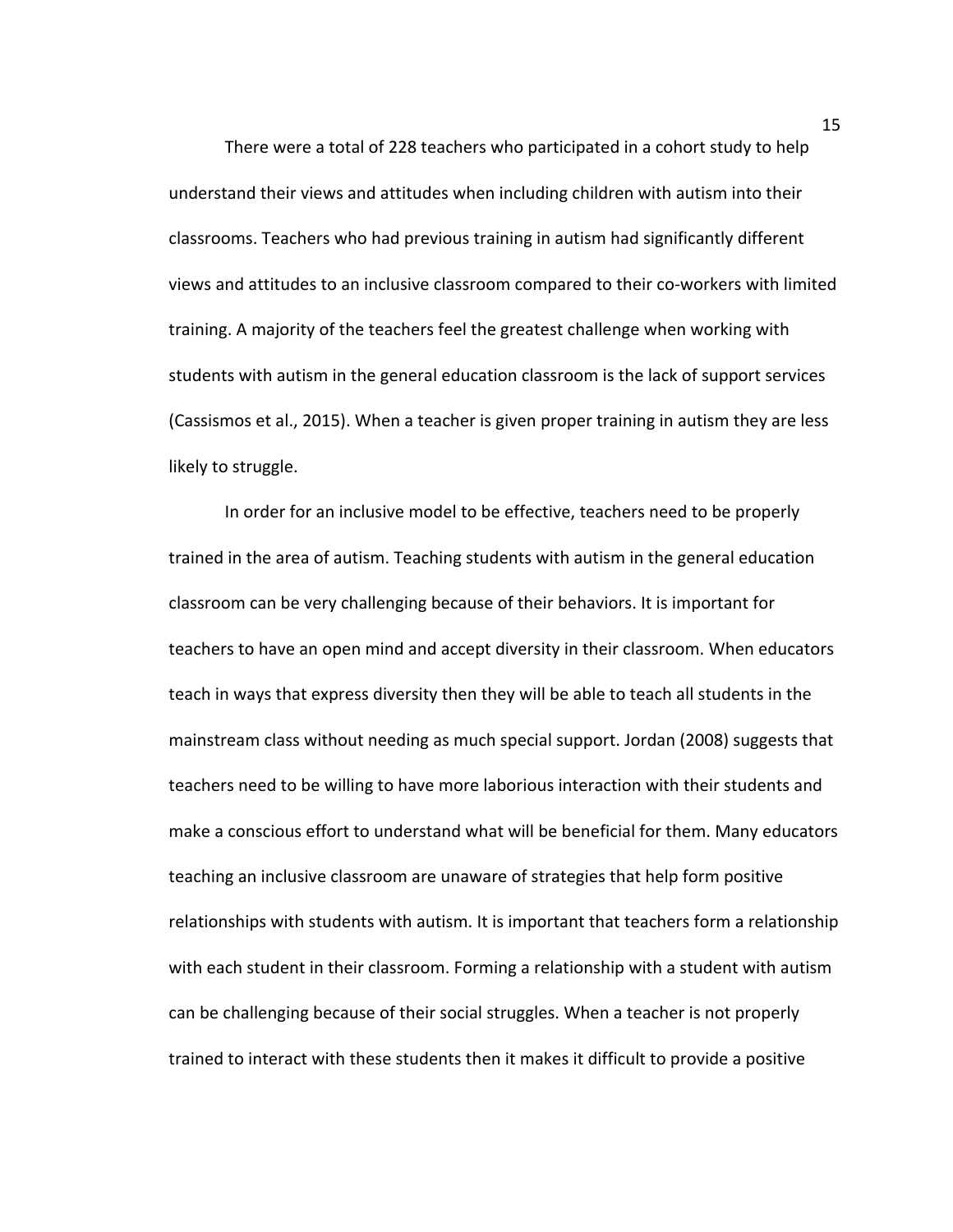impact in an inclusive classroom. Also, it is important that teachers focus on students' talents instead of focusing on their disabilities.

## **Characteristics of Autism**

Autism is defined as a neurodevelopment disorder that impacts a child's social awareness, communication skills, and language skills. A recent report showed that 1 in every 110 children are being diagnosed with autism (Boyd & Shaw, 2010). There is controversy over why autism has increased dramatically over the past decade. One of the reasons people think there has been an increase in autism is because of increased public awareness and having the tools to diagnose students at a young age. Some of the early indicators of autism are not being interested in social play, hand flapping, and extreme behaviors. Boyd and Shaw (2010) suggest that early diagnosis results in better outcomes when these children begin school.

A participant in Boyd and Shaw's (2010) study was diagnosed with autism when he was two years old. When he was first diagnosed he had many tantrums and behaviors at home. However, when he transitioned to school he was provided with support in the general education classroom. The child's parents noticed that with the appropriate support from being diagnosed at a young age led to a decrease in behaviors and increase in his ability to verbally express his frustrations. Having the tools to diagnose children at a young age with autism has a direct impact on the child's educational experience. Students with autism exhibits different types of behaviors in the classroom.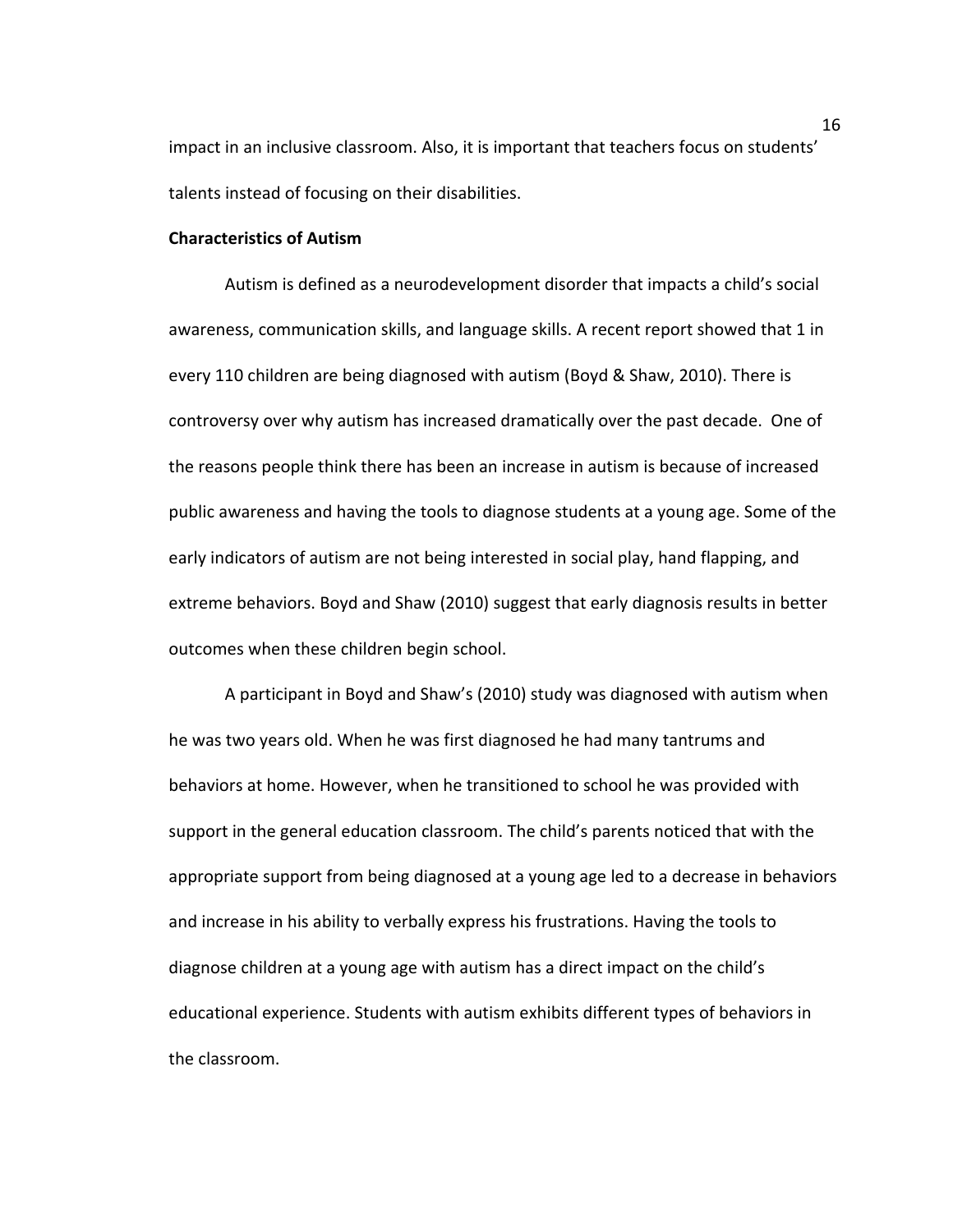Some characteristics of autism include, impairments in communication and interactions with others, repetitive and stereotyped behaviors, and delays in social interaction, language, and social communication (Debris & Carlo, 2013). These behaviors are often seen in the classroom, making it difficult for a child with autism to relate to typically developing peers in a social environment. The amount of students with autism has increased dramatically over the past decade. Research shows that the amount of students with autism increased from 1 in every 150 in 2000 to 1 in every 88 in 2008 (Debris & Carlo, 2013). Therefore, the amount of students with autism participating in the general education has also increased. Debris and Carlo (2013) suggest, in order for inclusive classrooms to have a positive impact on all students teaching strategies and modification are necessary for success. Some modifications that teachers can implement in their classrooms include posting classroom rules, label classroom centers, having a quiet area, one-on-one centers, and including sensory materials in the classroom. These are just a few of many modifications that teachers can use to help teach students with autism in their classroom. When a teacher can plan adequately and be considerate of all students in the classroom it will increase all students' ability to learn. 

**Strategies and interventions.** Teaching in an inclusive classroom can have its benefits and challenges for teachers and students. When a teacher can focus on students' strengths and talents it can help students become more engaged in the classroom. Research shows that differentiated instruction is essential in providing opportunities for all students in an inclusive classroom. Differentiating instruction is a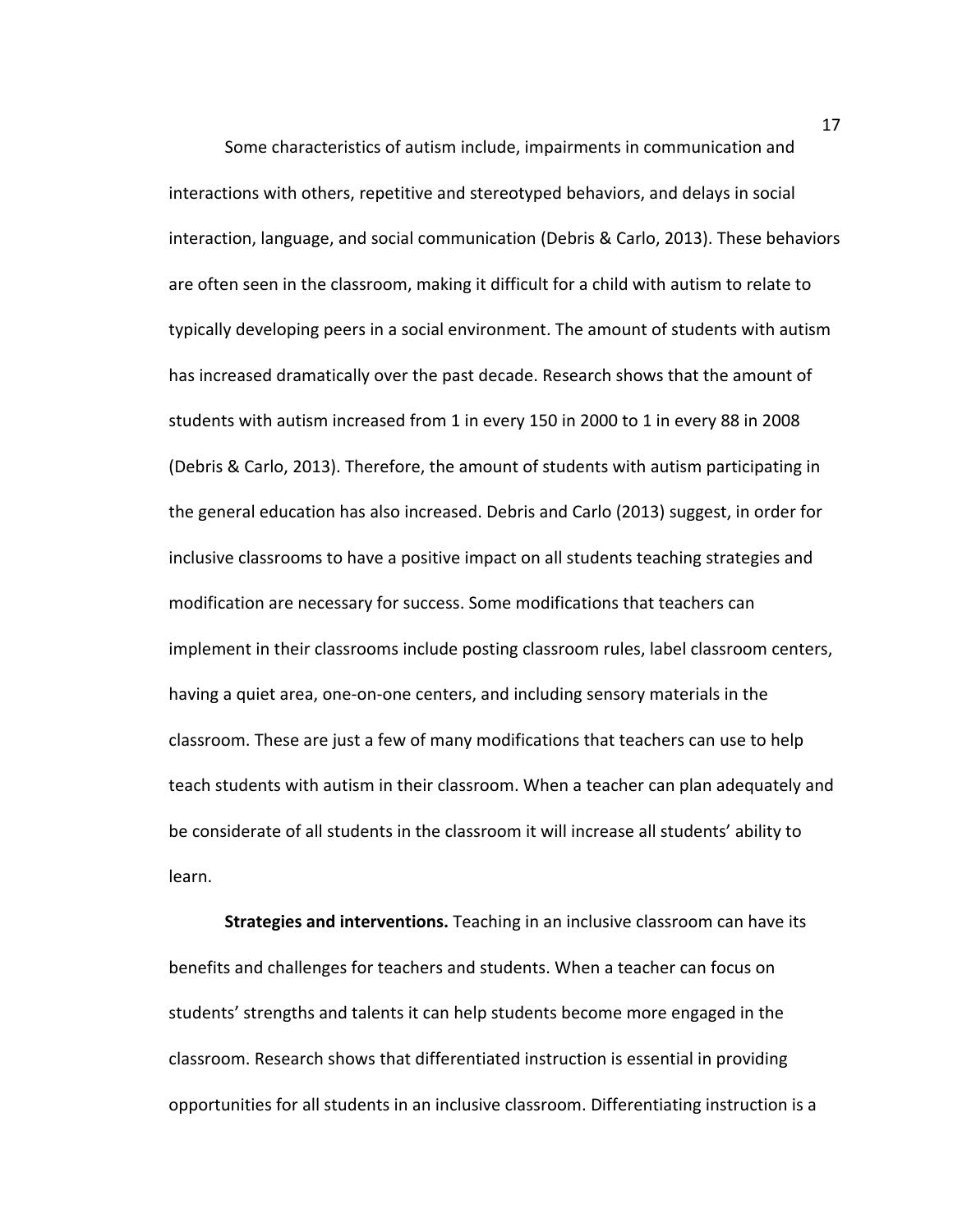comprehensive approach to teaching that enables successful inclusion of all students into the mainstream classroom (Broderick, Mehta-Parekh, & Reid, 2005). When teachers can provide differentiated instruction in the classroom it will help meet the educational, social, and emotional needs of students with autism. It creates a positive learning environment for all students in the general education classroom.

Broderick et al. (2005) suggest that every student has the right to be educated in an inclusive classroom and not segregated from their peers. *Brown vs. Board Education* help us realize that being separate is not equal. However, there are still some people who believe that students with disabilities can't participate in a general education classroom. The Individuals with Disabilities Education Act does not allow children to be segregated from their peers. Overall, Broderick et al. (2005) discuss the importance of differentiated instruction and when it is properly implemented then it creates a successful environment for all students to learn.

Students with high functioning autism have a variety of challenging behaviors. Some of these behaviors include off-task behavior, blurting, impulsivity, and difficulty regulating. Therefore, many students with high functioning autism are at risk for academic struggle, peer rejection, anxiety, and depression. Research shows that parent involvement is very important for positive student outcomes, such as, increased student achievement and few behavioral problems at both home and school (Wilkinson, 2005). Since high functioning autism is a disorder that is cross categorical it is very important that there is a positive parent teacher relationship. Wilkinson (2005) suggests implementing a Conjoint Behavioral Consultation (CBC) model when working with a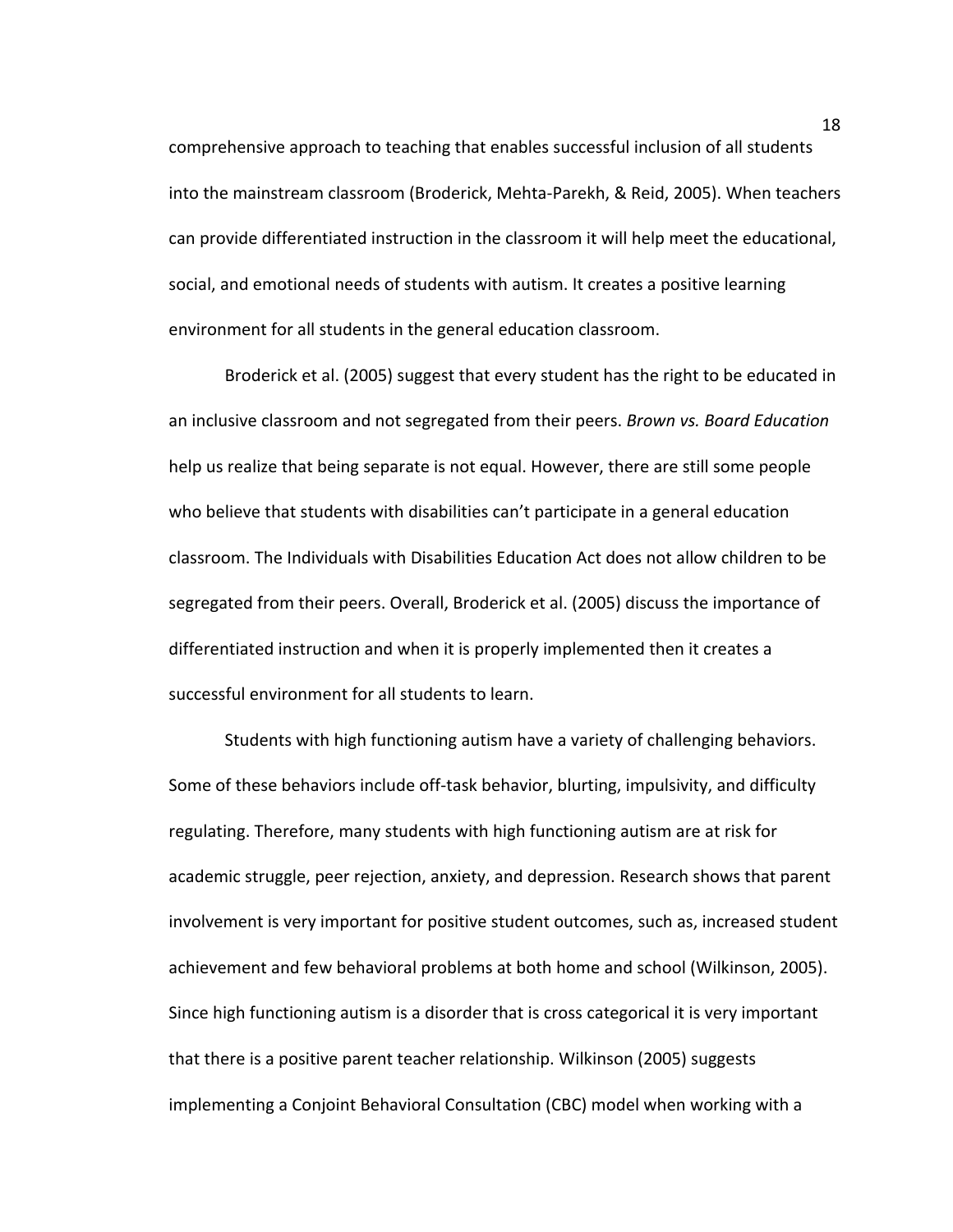student with autism in the classroom. The Conjoint Behavioral Consultation model is defined as a structured, indirect service where parents, teachers, and all support personnel work together and collaborate with one another to meet academic, social, and behavioral needs (Wilkinson, 2005).

The participants in this study were a 9-year old boy with high functioning autism who participates in a mainstream classroom with 27 typically developing peers and one general education teacher. Results from this study show that CBC was an effective and practical method when working with a student with high functioning autism. The students' behaviors in the classroom and home decreased and student achievement increased. There are many strategies and interventions that teachers can incorporate into their inclusive classroom.

This study shows how implementing an intervention can help high functioning autism students that have behavior problems at school. The intervention is called *Prevent-Teach-Reinforce* (PTR), which helps identify the functional behavior assessment because it involves more training.

A study by Strain, Wilson and Dunlap (2011) was based on three participants who were all under the age of 10 who were diagnosed with autism using the DSM-IV criteria. The first participant, the lead teacher and the PTR facilitator were the ones who incorporated the PTR model. The second participant, the team was involved in implementing the PTR model. The third participant, included the student, lead teacher, and PTR facilitator (Strain et al., 2011). The results show for each participant that after they implemented the PTR strategy in the classrooms their behaviors dropped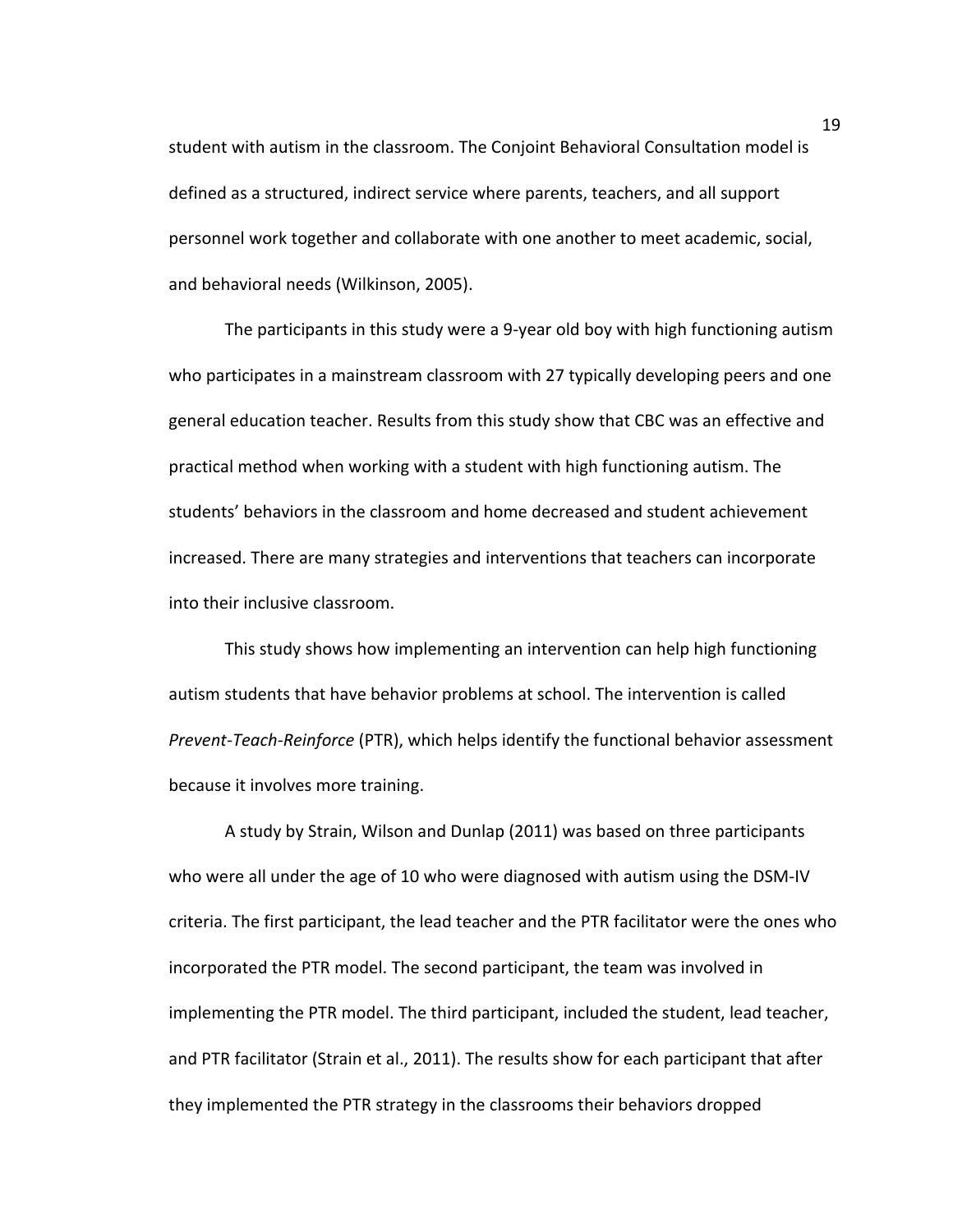significantly from their baseline data. When they did a follow up at week 12 the data continued to show a decrease in behaviors. By incorporating this intervention, the three participants' behaviors decreased dramatically over 12 sessions. However, this intervention might not work for every student because some students might not respond the same as the participants in this study. Also, in order for this to be effective the general education teacher and the team needs to follow the *Prevent-Teach-Reinforce* every day in order for this intervention to impact the students' behavior in a positive way. This can be a great intervention that might work for a student with high functioning autism in the general education classroom to address and decrease behaviors. 

Student with autism have difficulty understanding and identifying the emotions and behaviors of others. Therefore, it can be difficult for teachers in the general education classroom to teach students with autism. Magyar and Pandolfi (2012) suggest that teachers may not be adequately prepared to develop, implement, and/or evaluate programs/strategies for students with autism that result in positive outcomes. Magyar and Pandolfi focused on the multi-tired problem-solving (MTPS), which is a strategy for teachers to use in their classroom. The MPTS is a pro-typical prevention-oriented model that is recognized as a useful tool to address a variety of student learning and behavior problems (Magyar & Pandolf, 2012).

Magyar and Pandolf (2012) show different interventions that classroom teachers can use to address both social-emotional and behavioral needs for students with ASD. The interventions were implemented through a multi-tier model, which include three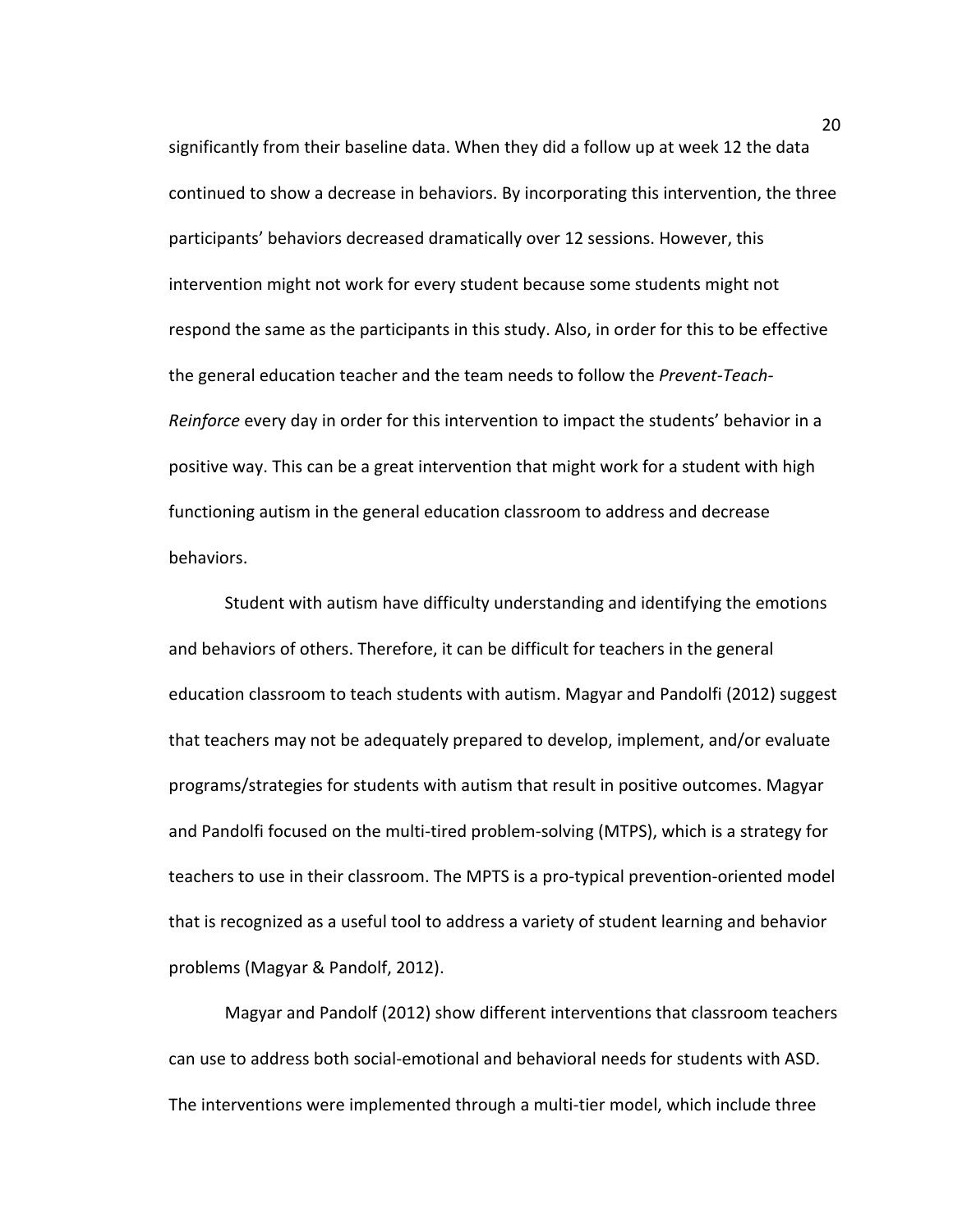tiers. The interventions address high need areas of both social and functional communication, deficits in the classroom survival skills, and impairments in both emotional and self-regulation strategies (Magyar & Pandolfi, 2012).

If teachers implement this model into their classroom, it is likely to help improve student outcomes. It is important for teachers to implement this model and interventions in their classroom to help all students be successful. Magyar and Pandolfi (2012) state, "schools will be required to develop appropriate and effective educational programs for students with ASD within the least restrictive setting, and the ASD Support Model may represent a feasible framework for schools to consider for meeting the needs of their students" (p. 985).

**Peer support and friendships.** Inclusion in the classroom means that everyone is being taught and accepted in the mainstream classroom. Students with disabilities should be with their same age peers as much as possible, which is known as a least restrictive environment. Inclusion allows students with disabilities to learn and play in a supportive environment with their typically developing peers. In order for inclusion to be beneficial, teachers, supportive staff, and parents need to collaborate together. Collaboration is defined as a team of practitioners and parents team together to better plan and meet the needs of their students (Vakil, Welton, O'Connor, & Kline, 2008).

A four-year old boy with high functioning autism participated in a general education classroom. He demonstrated a variety of behaviors that included, limited eye contact, repetition, and isolation. A team of people worked together to help him successfully transition into a general education classroom. Since Cody was in an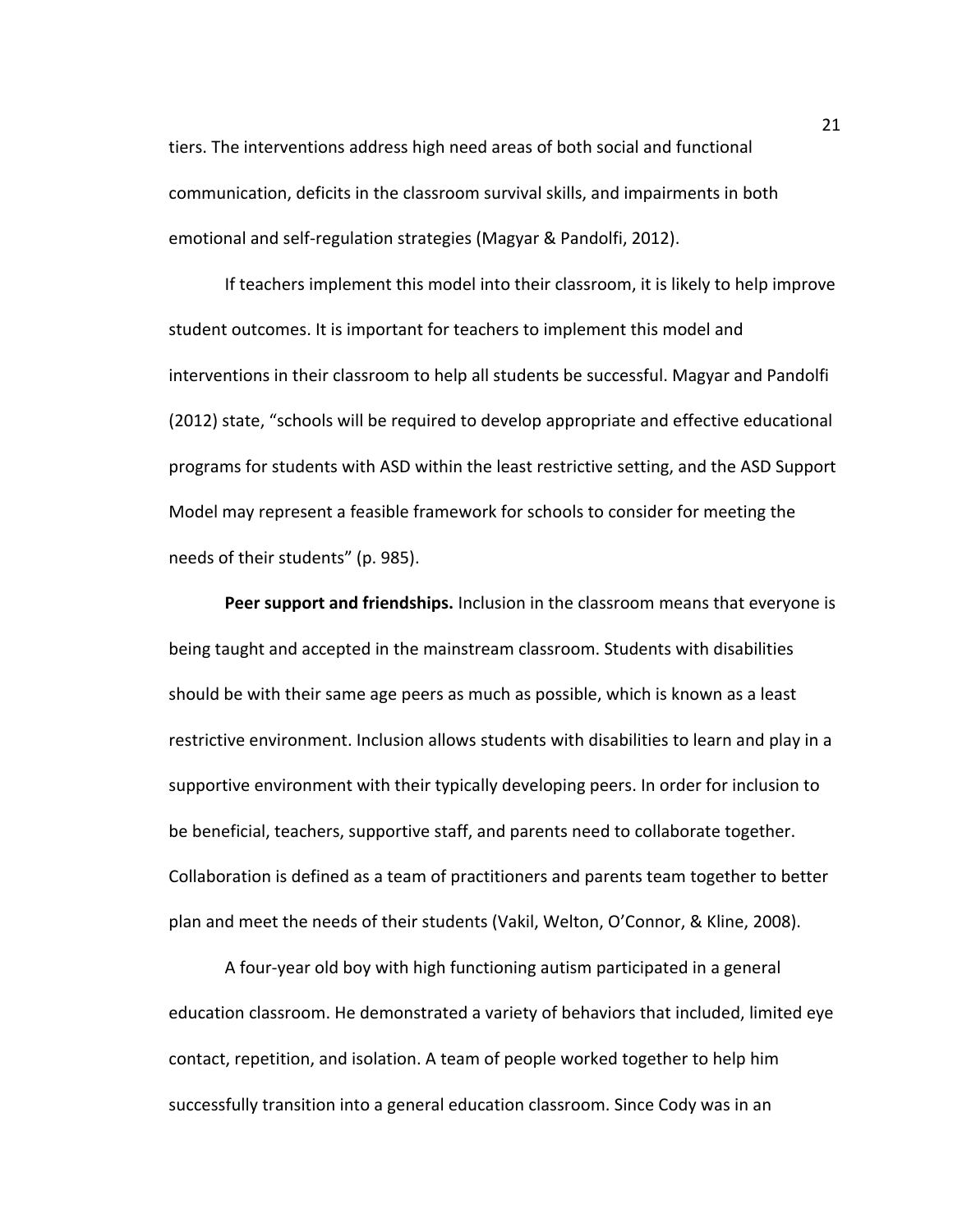inclusive classroom during early childhood there had been a decrease in his behaviors. Also, when all educators and parents worked together to meet the needs of students, it helped decrease disruptive behaviors. Research showed that when children are placed in an inclusive classroom during early childhood years there is a decrease in teasing and bullying from peers (Vakil et. al., 2008).

Children with autism often experience loneliness and less satisfaction with friendships compared to their same aged peers. They experience more rejection from their peers and have a smaller social group. Bradley (2016) suggests that students with autism are three times more likely to be bullied than their typically developing peers. Therefore, they are more likely to have lower self-esteem (Bradley, 2016). Peer support and approval are important factors in order to have a positive outcome in an inclusive classroom. Evidence shows that when typical developing peers understand more about autism it has a positive impact on social inclusion.

The purpose of this study was to find out if peer mentoring helps raise the selfesteem of students with autism. The participants in this study were 12 students with autism and 36 students who participated in a peer mentoring program. After participating in the peer mentoring program, students with autism reported that there was a significant decrease in the amount they experienced bullying. Prior to the peer mentoring program 10 out of 12 students with autism reported that they were bullied. After the program only one student reported that they experienced bullying (Bradley, 2016). Results also showed that the students' self-esteem increased after the program was implemented. Students reported that they felt less alone and were able to make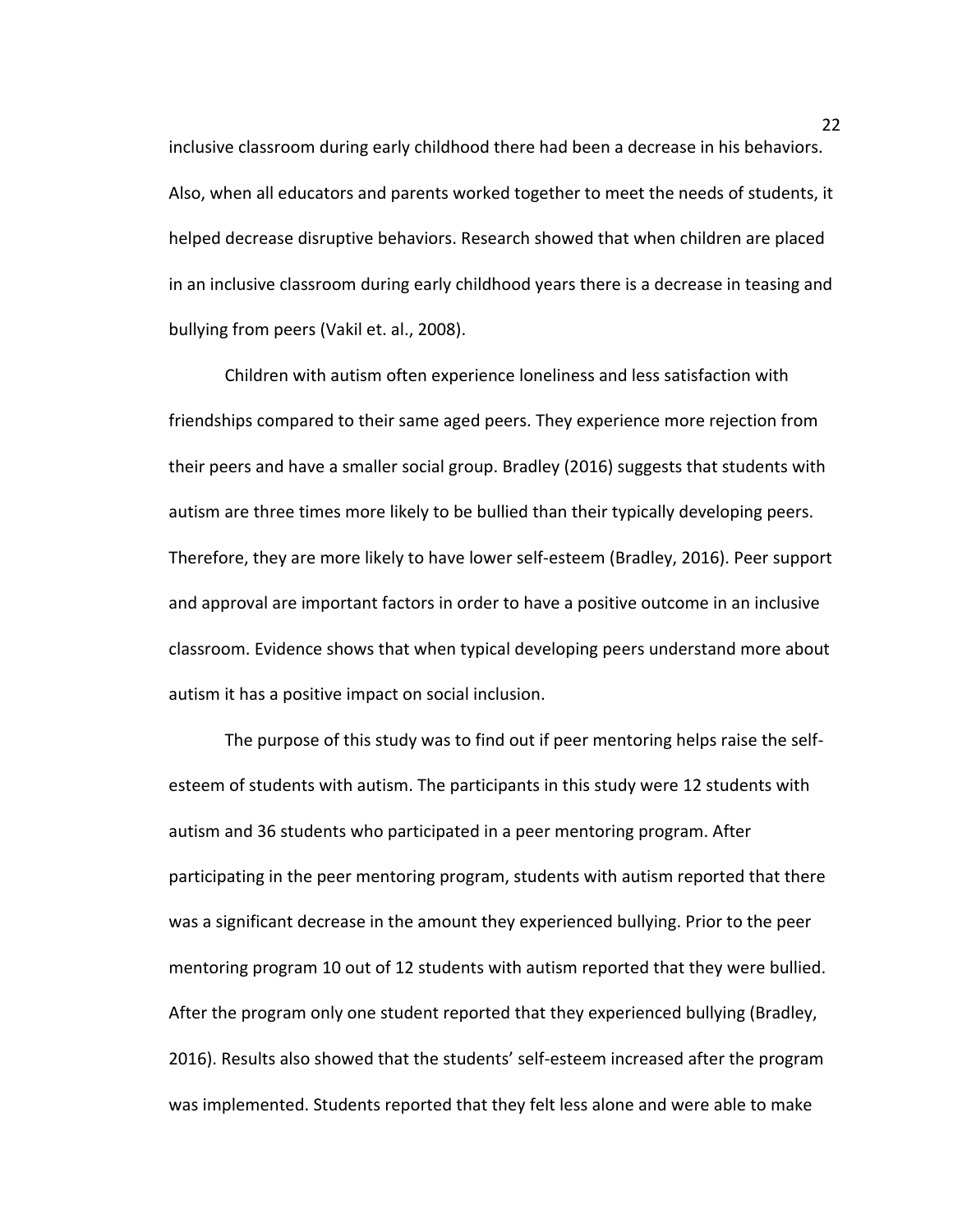friends easier at school. Peer mentoring has a positive impact for students with autism in the mainstream classroom.

Friendship is a very important part of a child's social development. When children with high functioning autism are included in the general education classroom it can be difficult to form friendships with their typical developing peers. This study was a multidimensional study on friendships between students with high functioning autism and their peers. Research shows that there are three dimensions of friendship, which are companionship, intimacy-trust, and closeness-affection (Bauminger, Solomon, Aviezer, Heung, Gazit, Brown, & Rogers, 2008).

There was a total of 164 students who participated in a study, and 44 of those students had high functioning autism. The purpose of this study was to examine friendship characteristics between students with high function autism and typically developing peers. Results show that the typical developing peers demonstrated a larger frequency in play, whereas students with high functioning autism demonstrated a larger frequency in parallel play. Students with high functioning autism showed fewer friendship related behaviors like goal directedness and social conversation with peers (Bauminger et al., 2008). It is possible for typical developing peers and students with autism to form friendships in the general education classroom, but it might take some facilitating from teachers. It can be challenging for students with autism to make friends because of some behaviors associated with autism.

Students with high functioning autism often exhibit off-task behaviors, verbal outbursts, and inattention. Research shows that there are a variety of benefits of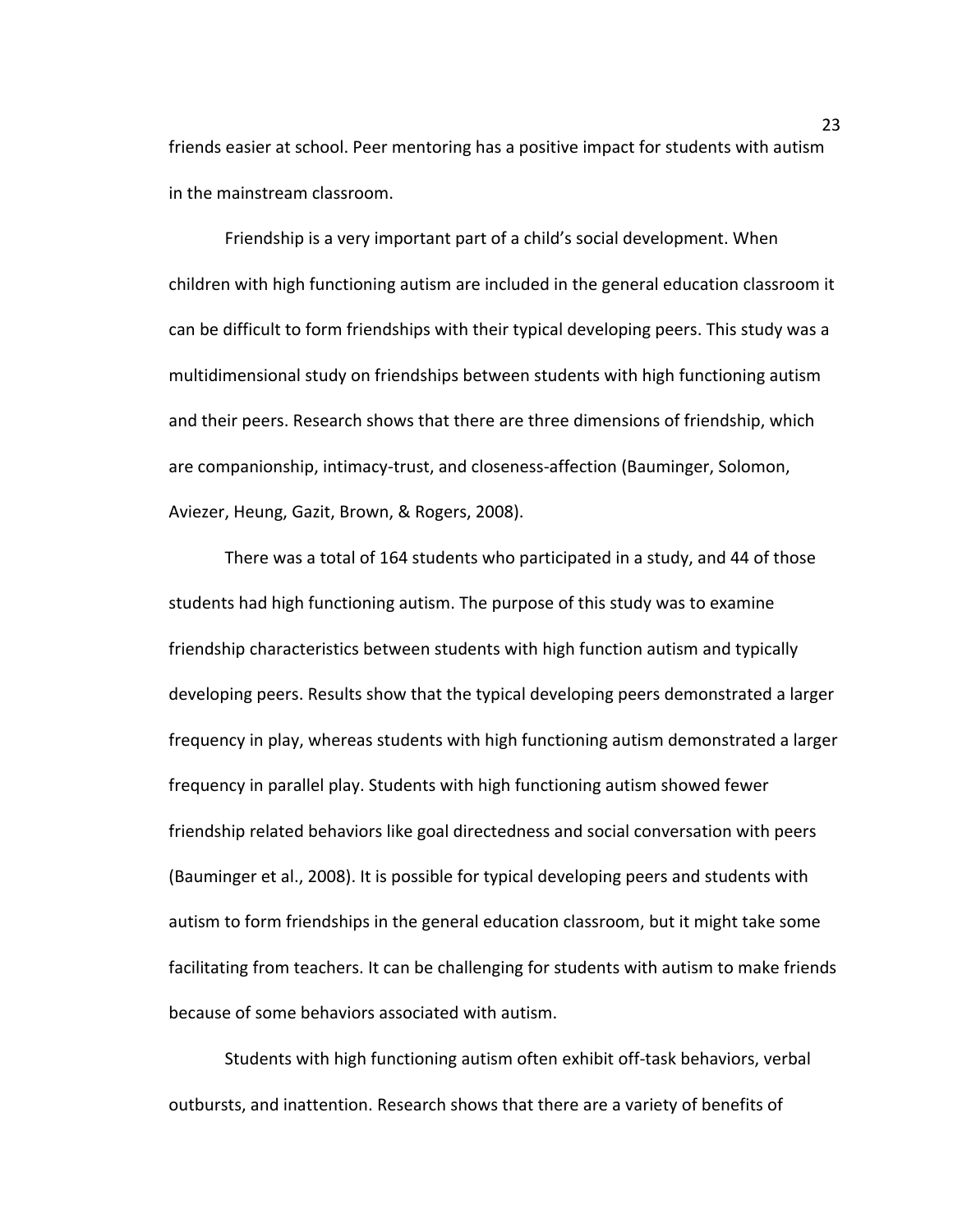including a student with autism into the general education classroom. These benefits are increased opportunity for social interactions, developing friendships, increased communication, increased social skills, and adaptive behavior skills (McCurdy & Cole, 2013). However, even with the benefits of including students in the general education classroom with typically developing peers there are also barriers. Some of these barriers are getting the support from administration and staff and off task behaviors from a student with autism.

The purpose of a study by McCurdy and Cole (2013) was to evaluate the positive effects of peer support/interventions from typically developing peers with students with autism. Participants in this study were three boys with high functioning autism in elementary school. Results show peer support interventions in the inclusive classroom decrease off task behaviors. Overall, the study showed that implementing peers support in the general education classroom has a positive impact on students with autism and their behaviors in the classroom.

Therefore, building friendships between typically developing students and students with a disability is very important in an inclusive classroom. When maintaining a friendship with another person it is important to reciprocate three different characteristics, which are mutual liking, mutual enjoyment, and shared connection (Webster & Carter, 2012). Webster and Carter (2012) examined 16 students with a developmental disability and 47 typically developing peers' ability to engage in behaviors associated with mutual liking, mutual enjoying and shared interaction in a general education classroom (Webster & Carter, 2012).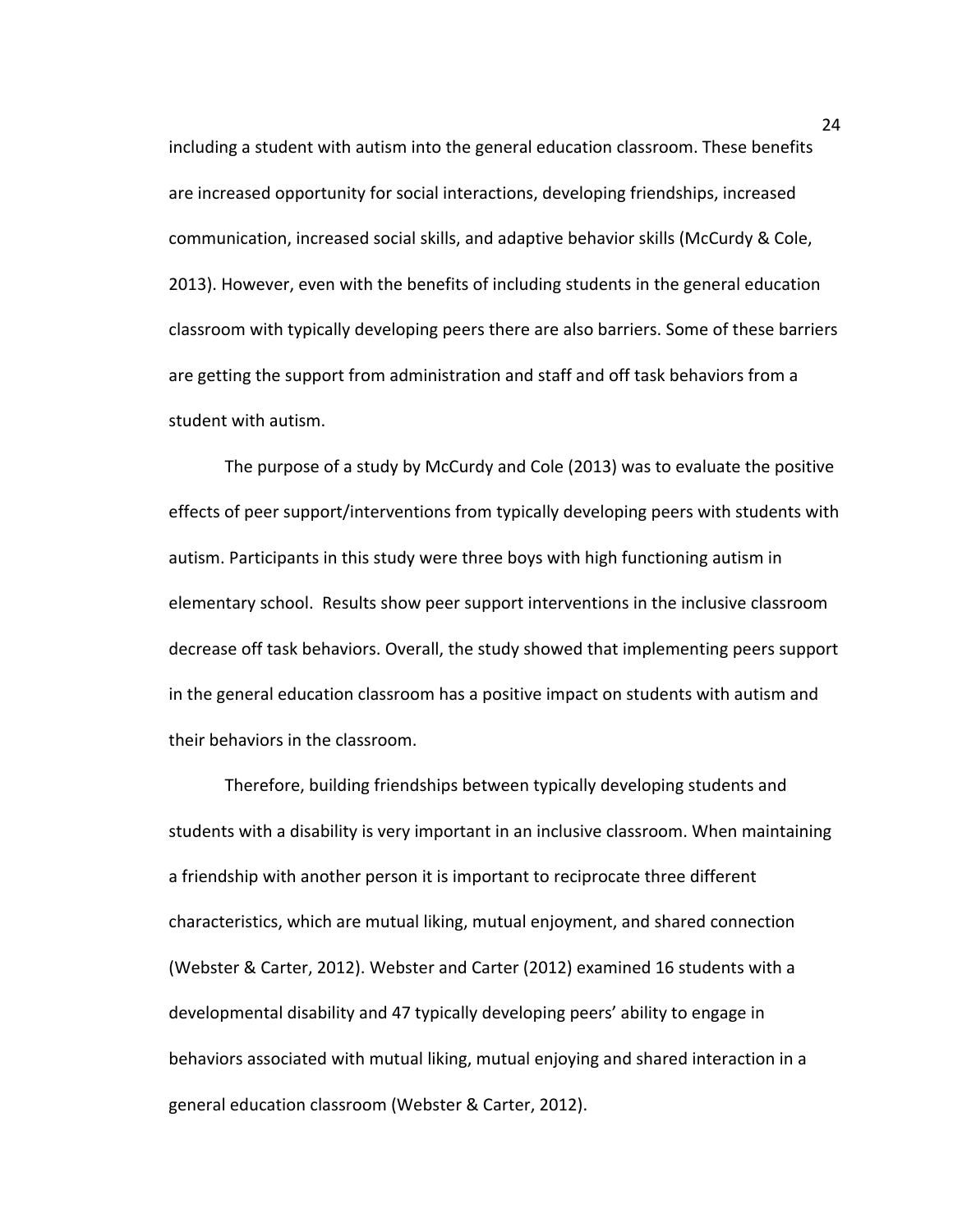In order to meet the definition of friendship students need to meet all three characteristics of friendship. Students were observed on their ability to reciprocate with their peers. The targeted participants in this study were predominately male with 13 boys and three girls. Students in this study were diagnosed with either a developmental disability, intellectual disability, communication and motor skills disability, and autism spectrum disorder. Results from this study shows that the median ranking for mutual liking was slightly lower then the other two components (Webster & Carter, 2012). Overall, the interview results show that typically developing peers and students with developmental disabilities possess some components in friendship. However, a majority of students with development disabilities struggled to meet all three components of friendship. 

Inclusion can be very beneficial for students with autism, but it can also be a challenge for them to build friendships and a social network among their neuro-typical peers. Kasari, Locke, Gulsrud, and Rotheram-Fuller (2011) state, "mainstreamed classrooms may offer an ideal context to use typical peers as social models, encouraging the maintenance and generalization of skills often not achieved by interventions that use an adult interventionist" (p. 533). A risk of having high functioning autism students with typically developing peers there is a higher chance of being rejected from their peers.

Kasari et al. (2011) set out to find if students with autism could build strong friendships with typical classmates when they were fully included in the classroom compared to students with autism who were not fully included in the general education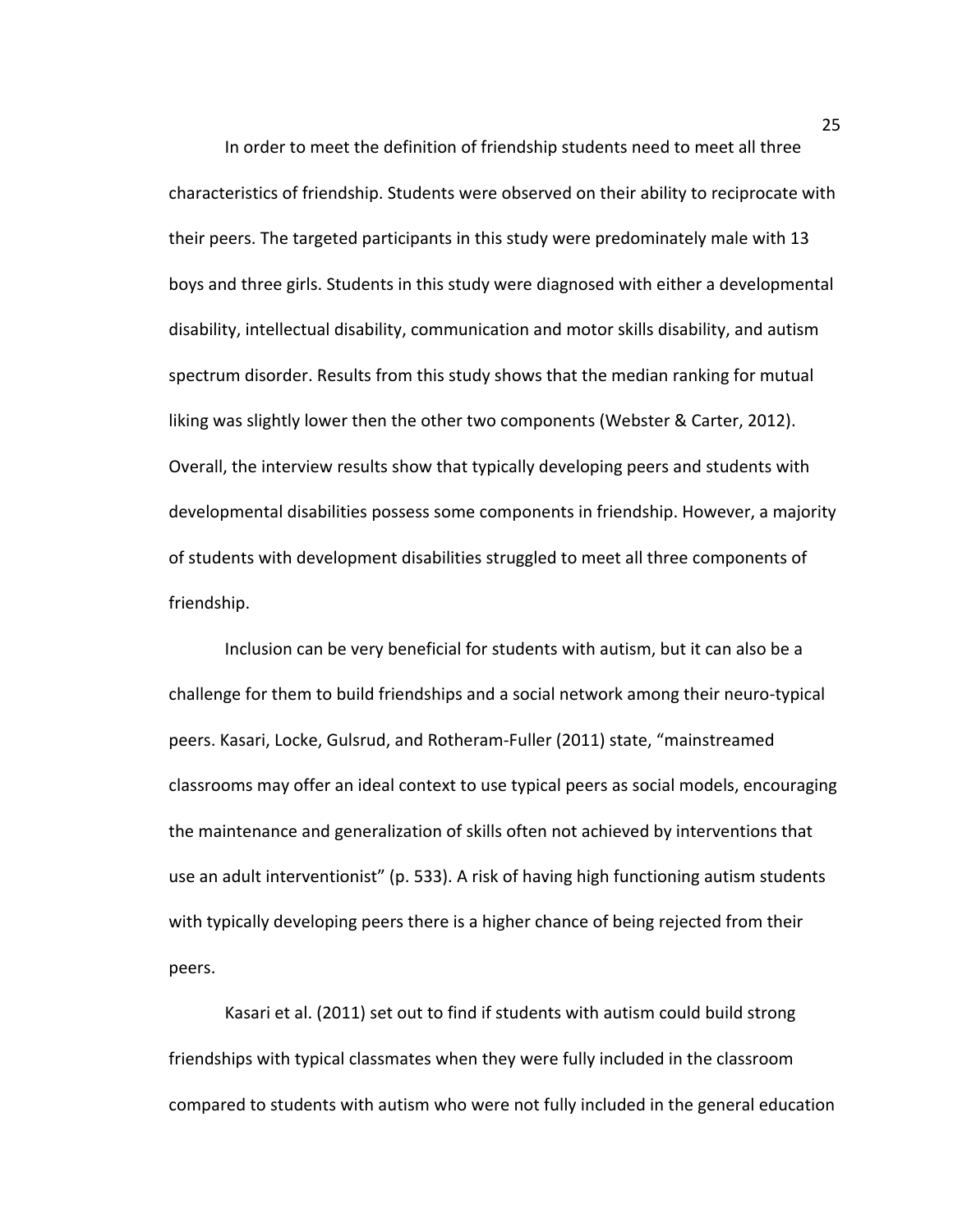classroom. Results show that students with autism who are with typically developing peers do create friendships. Kasari et al. (2011) found that typically developing peers are more likely to have close friends and be more "popular" with their classmates, but students with autism still formed friendships with their peers. When typically developing peers model social behavioral interactions it increases the involvement and acceptance of students with autism in the classroom (Kasari et al., 2011).

**Student engagement.** When friendships are formed between typically developing peers and students with autism it increases student engagement in the general education classroom. We know there has been a significant increase of students with Autism in the general education classroom. Stienbrenner and Watson (2015) state, "in 2012, United states schools served nearly 445,000 students with a primary education label of autism between the ages of 6 and 21, with over half of those students in the elementary and middle school range" (p. 2392). With the increase of students with Autism in the classroom it is important that teachers focus on student engagement.

Student engagement is an important piece in student learning for both students with and without Autism. Stienbrener and Watson (2015) suggest that engagement is a critical factor in learning academics for students with and without autism.

Stienbrener and Watson (2015) looked at the relationship between classroom ecological factors and student coordinated joint engagement, as well as the relationship between student characteristics and joint engagement (Stienbrenner & Watson, 2015). Their definition for joint engagement was "the ability to interact with materials and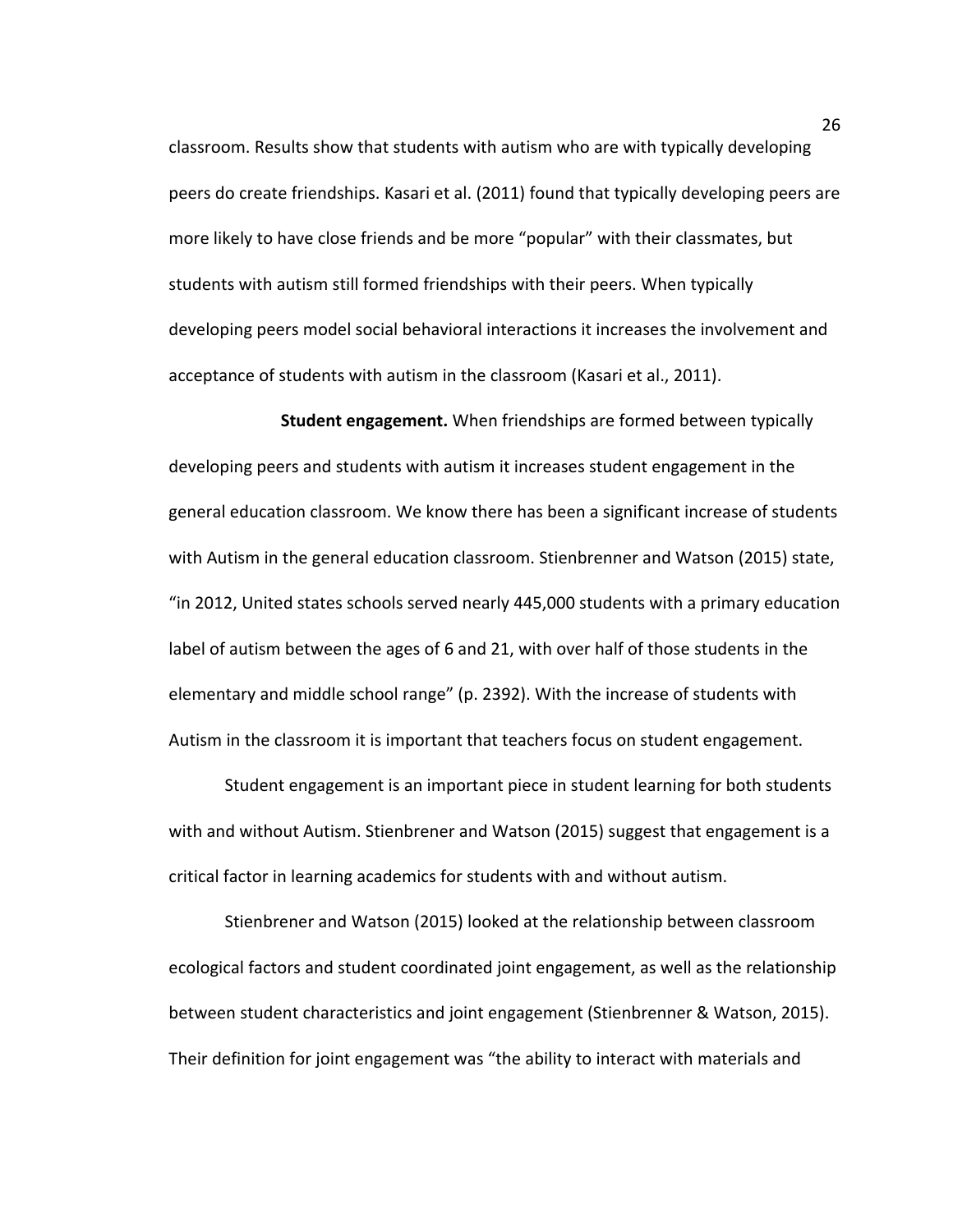people simultaneously, and requires coordination of attention between others and the environment" (p. 2393).

The results from this study show the importance of joint engagement between student with and without autism when participating in a small group. Students with autism are more likely to be engaged in a small group environment compared to a large group environment. Stienbrenner and Watson (2015) suggest that in large group instruction, students spend an average of approximately 54% of their time not engaged, compared to only 20% of their time not engaged during one-to-one instruction. We can see that when teachers provide more one-to-one instruction it increases student engagement. 

The Individuals with Disabilities Education Act (IDEA) offers all students a free and appropriate education to all students with disabilities. Therefore, schools are moving towards inclusive classrooms, which are designed to help meet the needs of all students and encompassing their individual needs, abilities, and educational needs (Falkmer et al., 2015). Researchers have participated in a variety of observations in inclusive schools to compare participation and involvement levels between students with autism (ASD) and students without autism. It is important to understand that students with autism have a difficult time socially interacting with peers compared to students without autism.

After extensive research on how students with and without ASD interacted with their peers and teachers in the classroom, it was found that students with ASD have fewer interactions with classmates overall. However, there was no difference regarding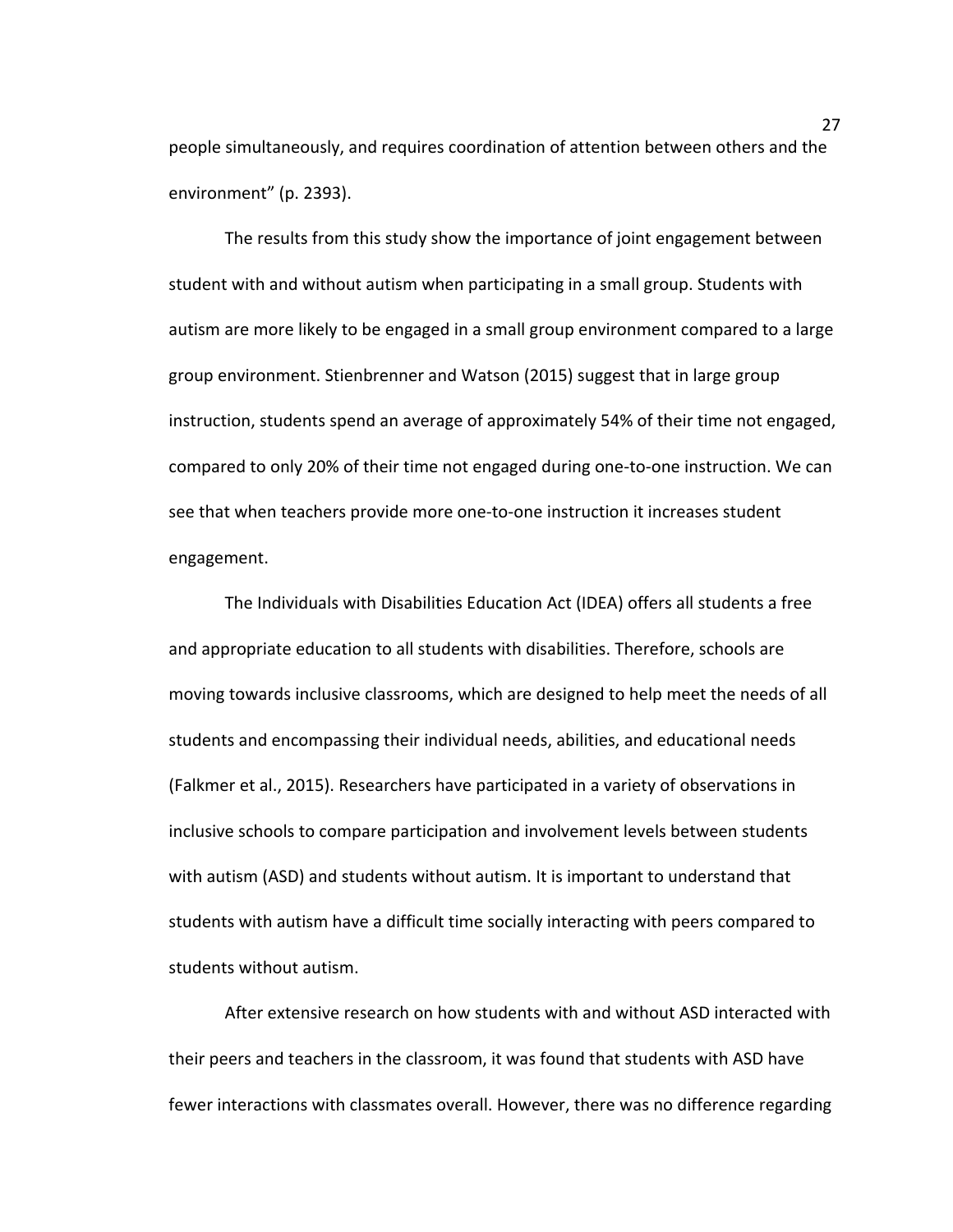the level of involvement in their interactions with others. Falkmer et al. (2015) state, "compared with classmates, students with ASD participated more frequently in tasks defined as sequential, none and other, and less frequently in tasks defined as social" (p.371). 

Overall, students with autism are less likely to participate then their typically developing peers, but they are not less involved. Students with autism are more involved compared to their peers in parallel activities. Therefore, in the inclusive classrooms it would be beneficial to incorporate more parallel activities to increase student involvement.

The controversy on whether students with disabilities should be included in the general education classroom has been debated since the 1980s. Specifically, it has become more prevalent with students with autism because of the recent increase of children with Autism (Gena, 2006). Including students with autism can be very beneficial for both their education and social growth. Gena (2006) states, "inclusive educational practices not only realize the right of children with disabilities for a least restrictive placement, but also that the educational and social benefits of inclusion on children with and without disabilities are great, as a growing research base outlines" (p.542).

A total of four students with autism who participated in this study who received systematic behavior analytic interventions from and early age were more likely to establish appropriate social interactions with their peers. Therefore, the students that received this intervention were more likely to engage with their same-aged peers in an inclusion classroom. The students learned how to initiate and respond to peer initiations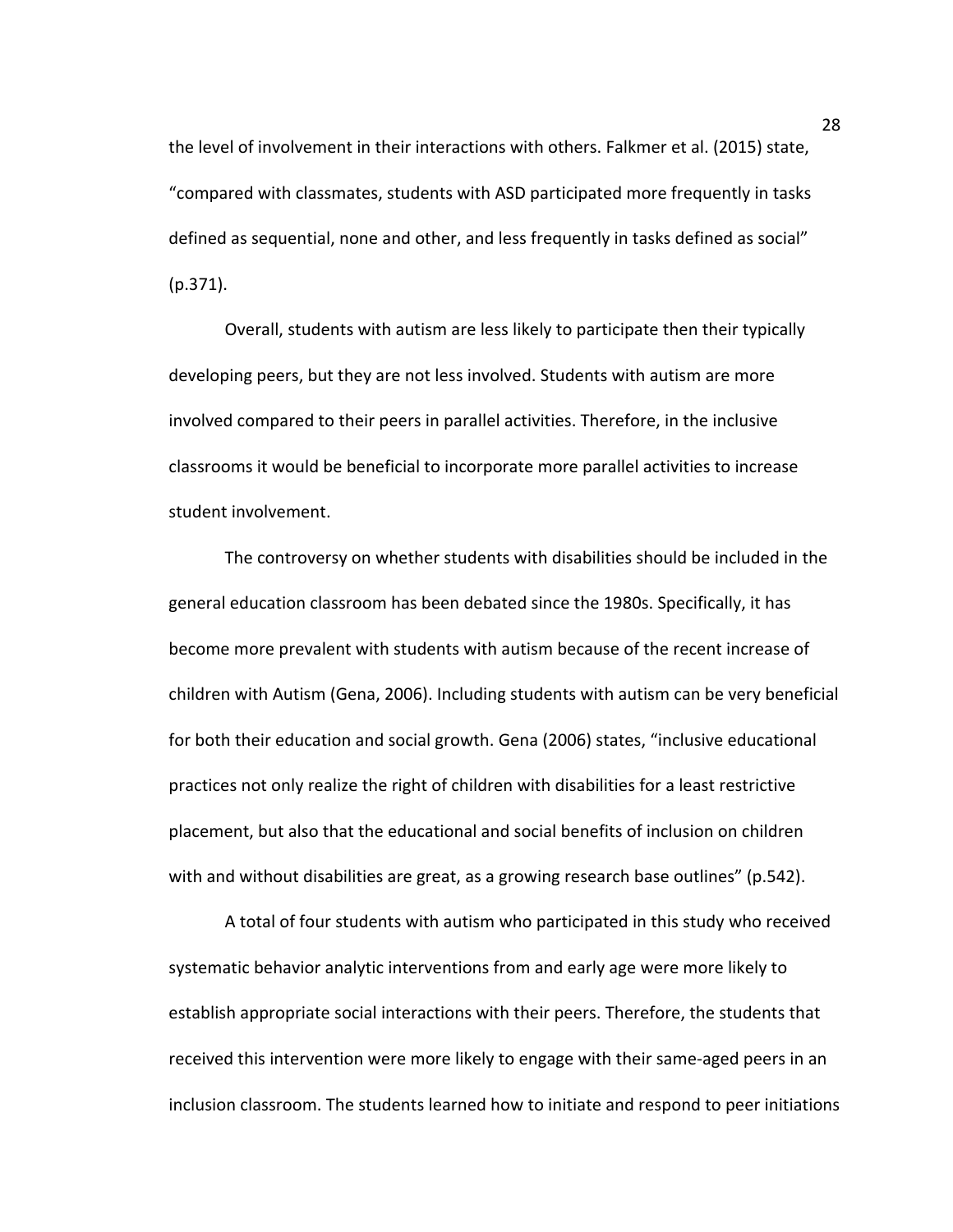using proper social interactions. Gena (2006) states, "for cultures in which the inclusion of children with autism is a relatively new and uncommon practice, making the inclusion process as unobtrusive as possible is important, because it is likely to help teachers and other school personnel to have a more accepting attitude toward inclusion" (p.553).

Autism spectrum disorder is a neurological disorder that impacts a child's communication skills, social development, and ritualistic behaviors and resistance to change (Lindsay, Proulx, Thomson, & Scott, 2013). Research shows when an inclusive classroom is successfully implemented it can increase student engagement in social interactions, higher level thinking, and advance education goals in all student (Lindsay et al., 2013). 

The participants in this study by Lindsay et al. (2013) were a total of 13 teachers (ten females, three males) who taught a variety of classes. The purpose of this study was to help gain a better understanding of both challenges and experiences teachers have in an inclusive classroom. After multiple interviews, results show that there were three main challenges teachers had when a child with autism was in the general education classroom. These challenges were understanding and managing behavior, sociostructured barriers, and creating an inclusive environment. Teachers felt that they were not provided with adequate materials or proper training from administration to teach students with autism in the mainstream classroom. Another challenge that was expressed by the majority of teachers was lack of parent involvement (Lindsay et. al., 2013).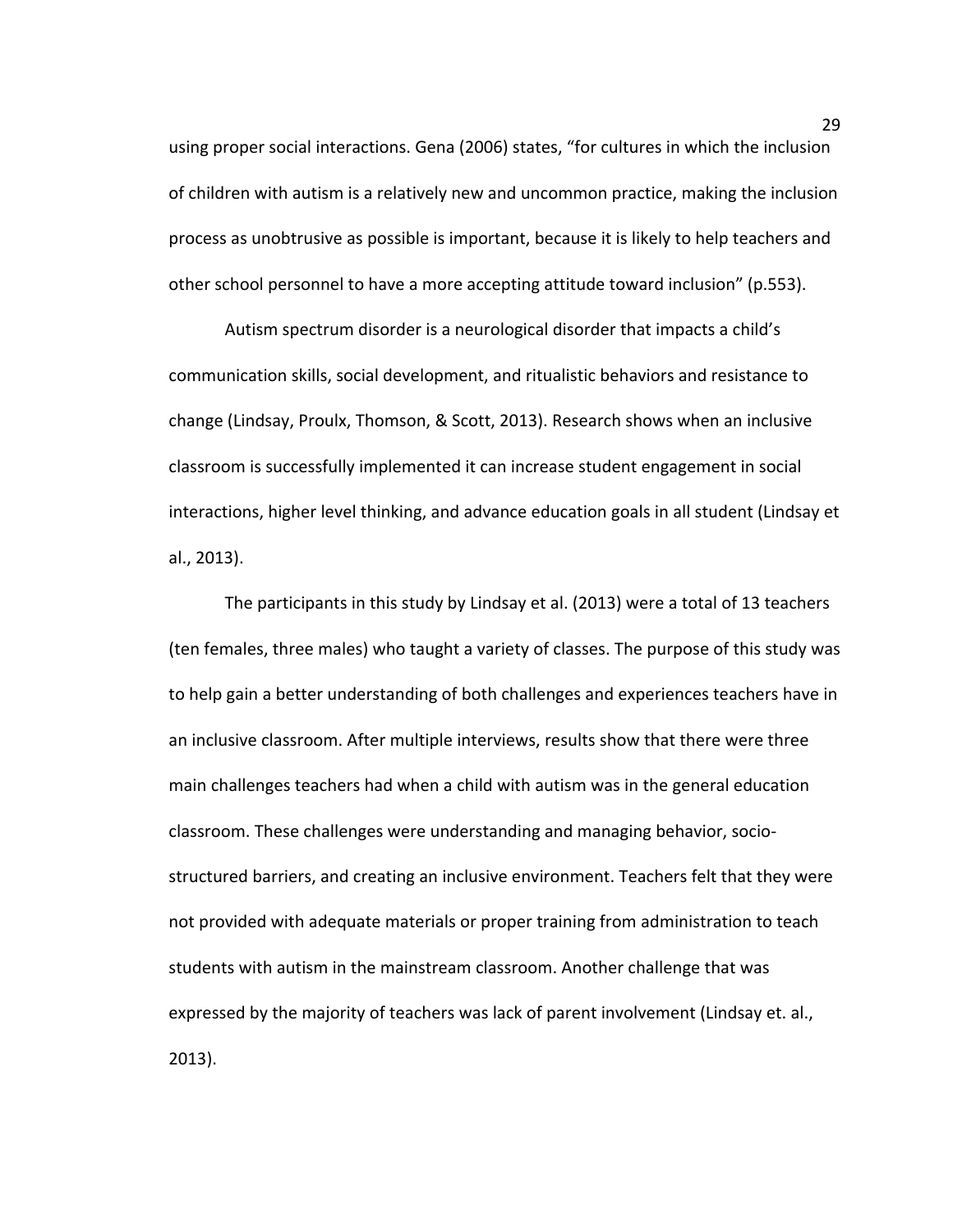Dahle (2003) suggest that ten years ago 1 in every 10,000 people were diagnosed with autism. Five years ago, 1 in every 500 people were diagnosed and today it is estimated that 3 in every 500 people are diagnosed with Autism (Dahle, 2003); the rate of young children diagnosed with autism is rapidly increasing. Individuals with Disabilities Education Act (IDEA), states that all children should be placed in a least restrictive environment (LRE) or an environment that is comfortable for all students (Dahle, 2003). Therefore, more students with autism are represented in the general education classroom.

Early intervention and structured education programs play a very important role in students functioning later in life. Dahle (2003) found, "that intense behavioral treatment with preschoolers with autism was successful in achieving higher IQ scores, more expressive speech, and a reduction in behavior problems" (p. 66).

Roberston, Chamberlain and Kasari (2003) show that a trans-disciplinary service model is one of the best practices that a teacher can incorporate into their inclusive classroom. This is a collaborative model that involves a variety of team members working together in the classroom. Many schools are moving to the inclusion model in the general education classrooms. The goal of the inclusion model is to facilitate a positive interaction between children with autism and their typical peers (Robertson et al., 2003). There has been a shift in education because of the inclusion model and it can be difficult for general education teachers to build strong teacher-student relationships with students with autism. Robertson et al. (2003) state, "eighty-three percent of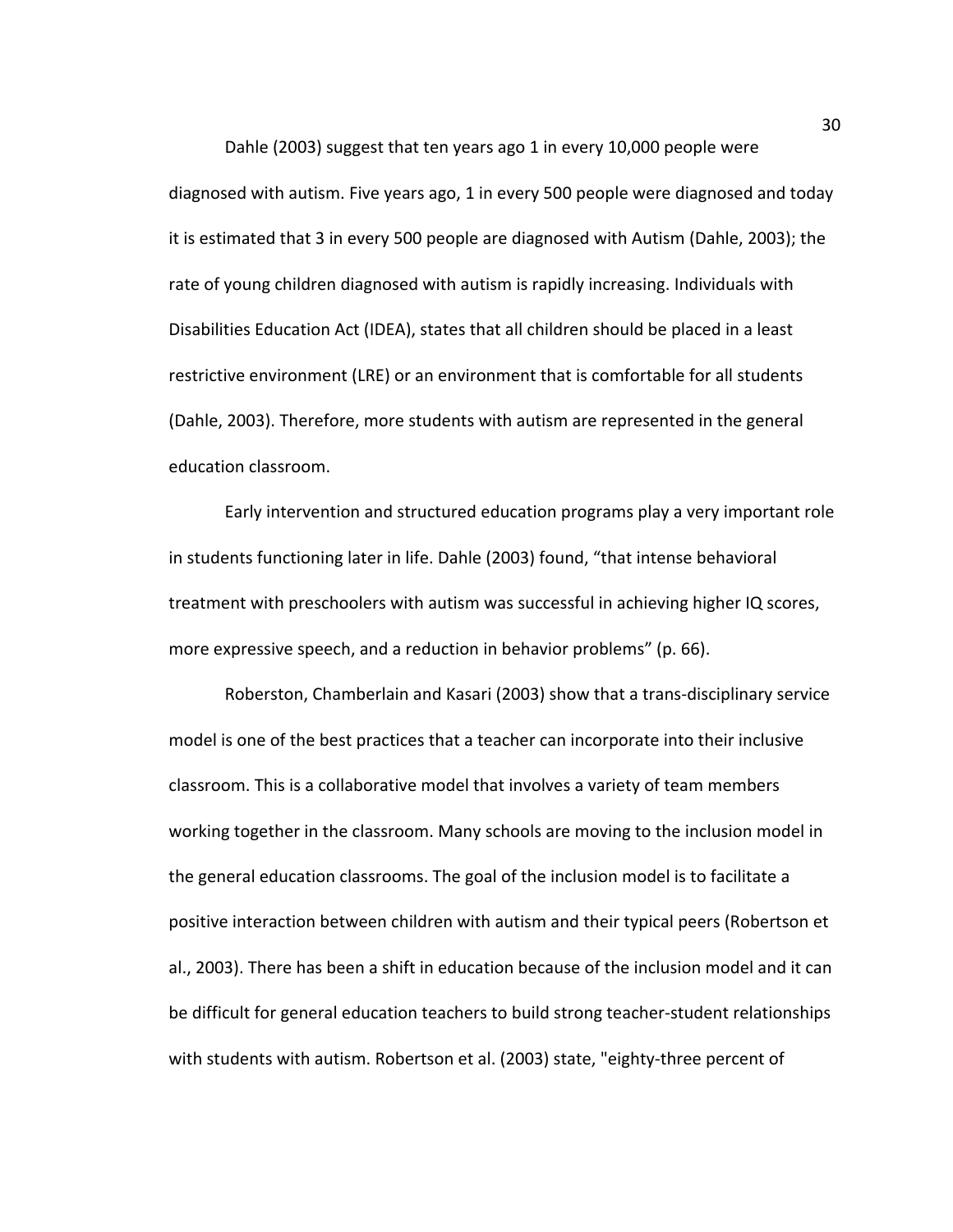general education teachers had never had a student with autism in their class and fifty percent had never taught a child with special needs" (p. 126).

It is important for schools to offer trainings to general education teachers on how to build positive teacher-student relationships with students with autism in the general education classroom. Students with autism can display social behaviors that can make it difficult for the general education teacher to build a positive relationship with the included student in the classroom.

Student-teacher relationships are directly related to student behaviors (Robertson et al., 2003). Therefore, if the included student has behaviors in the classroom then it is difficult for the general education teacher to build a positive relationship with the included student. When an included student has a positive relationship with the general education teacher it increases the student's ability to foster positive social development in the future and become fully included in the general education classroom (Robertson et al., 2003).

Conroy et al. (2004) questioned if teacher proximity in the classroom would be a positive intervention for students with autism. Participants in this study included six children between the ages of 5 to 7 that were diagnosed with autism. All six children participated in the general education classroom at least 50% of the day (Conroy et al., 2004). Results show students' behaviors decreased with teacher proximity. Research shows that the absence of adult proximity increased students' negative behaviors. These behaviors included inappropriate vocalization, off task behavior, and classroom disruption. Overall, the study shows that adult proximity increased on task behavior of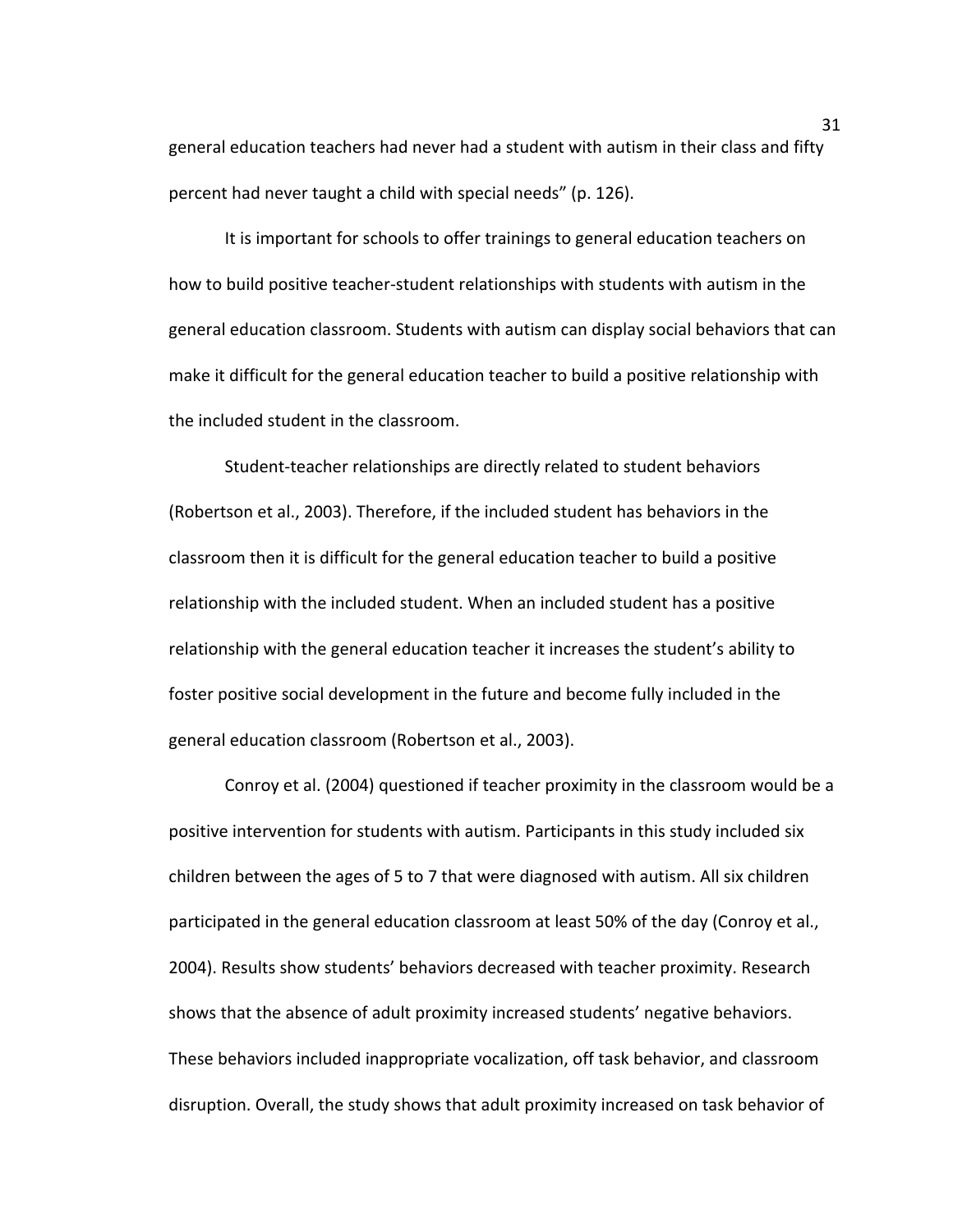the students with autism. Also, findings show that teacher proximity increased student engagement in the general education classroom.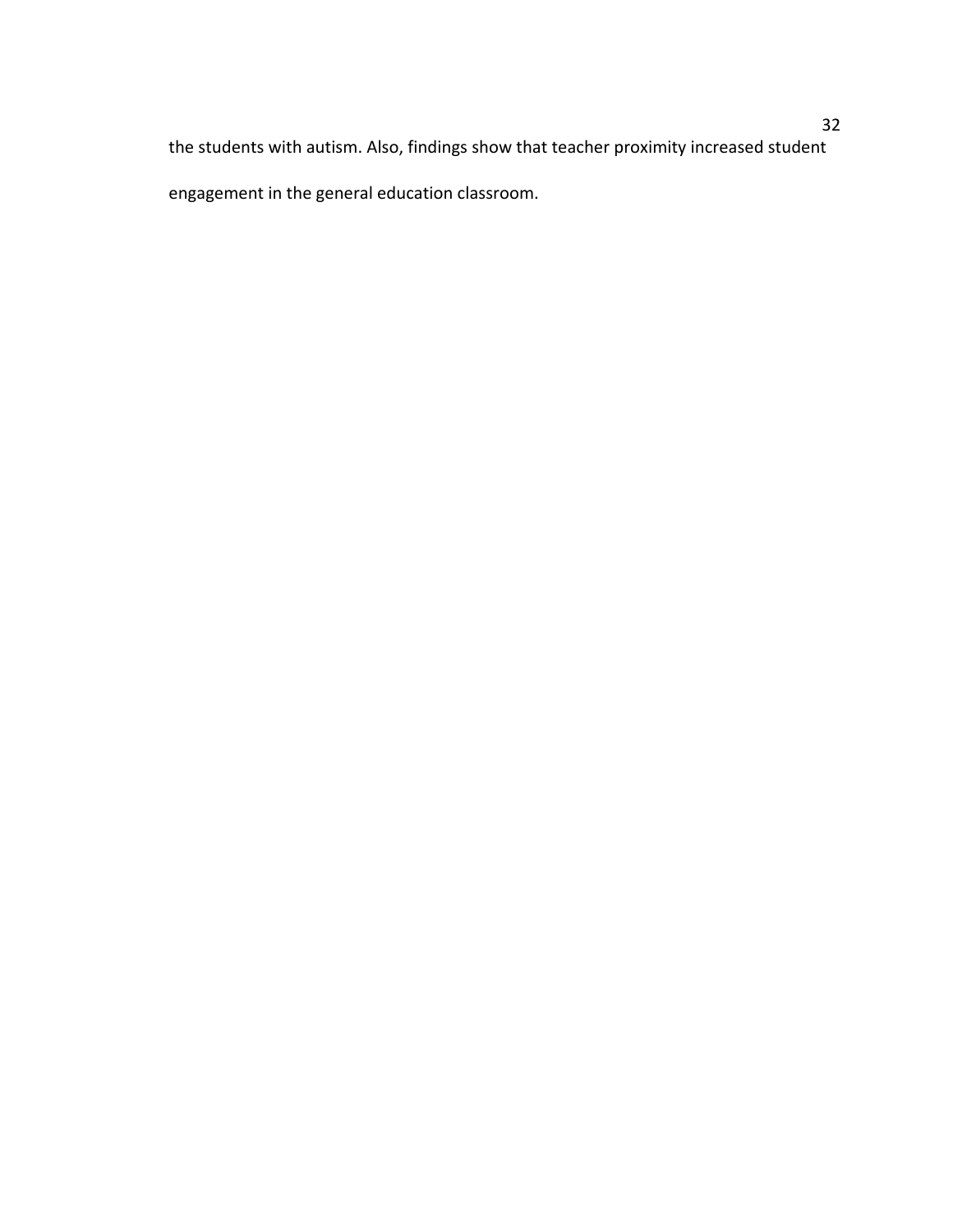#### **CHAPTER III: DISCUSSION AND SUMMARY**

#### **Summary of Literature**

There has been a dramatic increase in the amount of children being diagnosed with Autism Spectrum Disorder (ASD). The number of students with autism increased from one in every 150 in 2000 to one in every 88 students in 2008 (Debris & Carlo, 2013). Boyd and Shaw (2010) define autism as a neurodevelopmental disorder that impacts a child's social awareness, communication skills, and language skills. Students with autism often exhibit a variety of behaviors that include verbal disruption, off-task behaviors, impulsivity, repetitive and stereotyped behaviors, and delays in social interactions (Debris & Carlo, 2013). A majority of children with autism have a difficult time picking up on nonverbal social cues, which can make it challenging to form friendships with their typically developing peers (Friedlander, 2008). There have been both positive and negative impacts with the increase of autism in the general education setting. Some of the challenges are the lack of proper training for teachers in an inclusive classroom, social struggles of students, and engagement for all students. Some positive impacts are increased peer friendships, awareness and diversity for all students, and increased student engagement (Stienbrenner & Watson, 2015).

It is important for teachers to learn new strategies and interventions that will create a positive environment for both students with and without autism. Some of these strategies include creating social stories, easing transitions, and developing a behavior plan for all students. Some interventions that can be beneficial for teachers are *Conjoint Behavioral Consultation* (CBC), *Prevent-Teach-Reinforce* (PTR), and *Multi-Tiered Problem*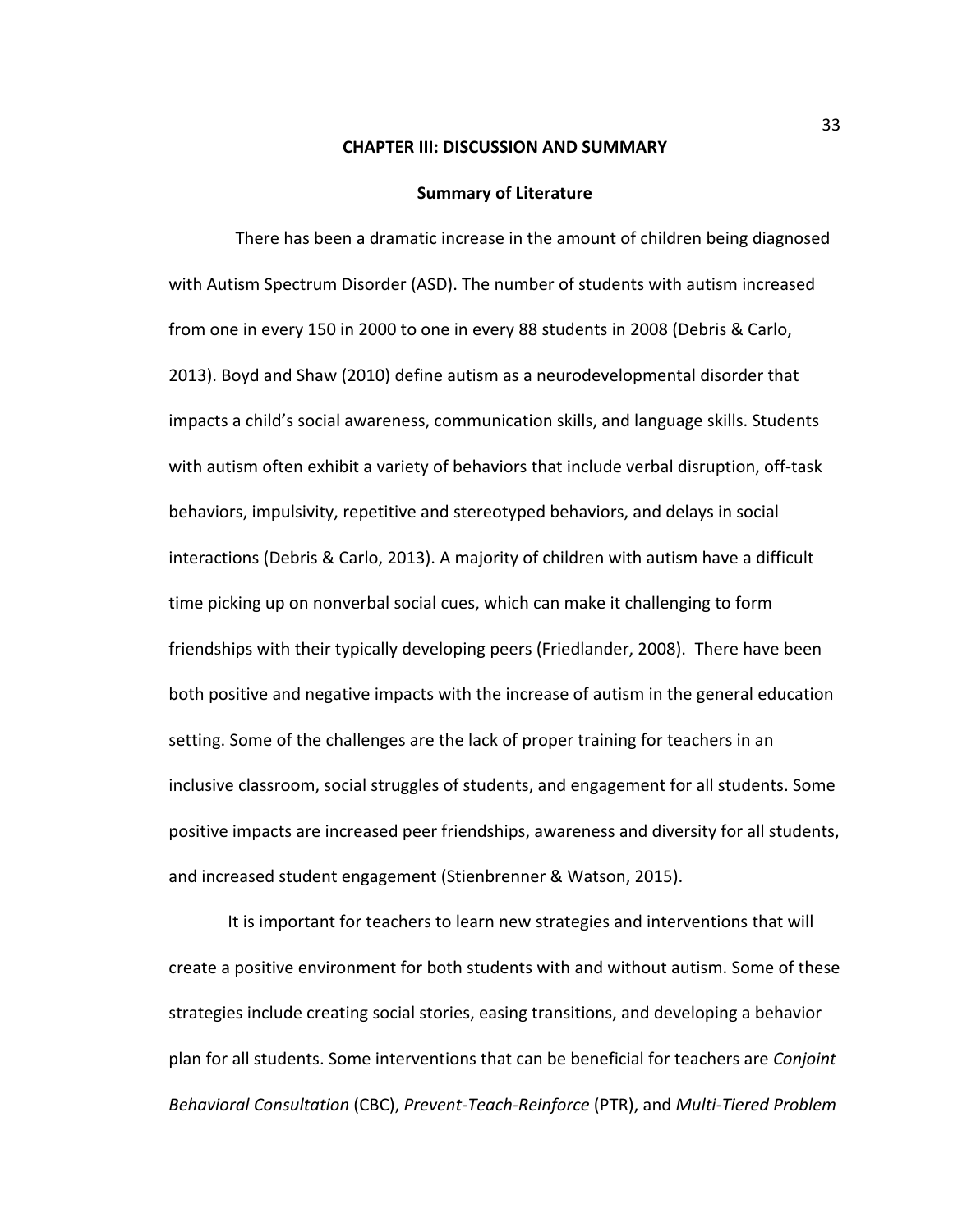*Solving* (MTPS) (Magyar & Pandolfi, 2012; Wilkinson, 2005; Wilson & Dunlap, 2011). These interventions are all geared towards creating a classroom that will help all students increase their academic, social, and emotional skills. It can be challenging to form positive relationships with students with autism because of their social struggles. However, Jordan (2008) suggests that teachers need to be willing to have more intentional interactions with their students and make a conscious effort to understand what will be beneficial for students with autism.

When participating in the general education classroom another benefit for students with autism is the increase in peer friendships and peer support. Inclusion allows students with disabilities to learn and play in a supportive environment. Peer support and approval are important elements to ensure a positive outcome in an inclusive classroom. Bradley (2016) shows that students' self-esteem increased after implementing a mentoring program in the general education classroom. Additionally, students reported that they are likely to experience less loneliness and were able to make friends easier in the school setting (Bradley, 2016). Friendship is a very important part of a child's social development and can be very challenging for students with high functioning autism. Therefore, building friendships between both typically developing students and students with autism is very important. When friendships are formed between typically developing peers and students with autism it increases student engagement for all in the general education classroom (Stienbrenner & Watson, 2015). Student engagement is integral for learning for all students with autism as well as their typically developing peers.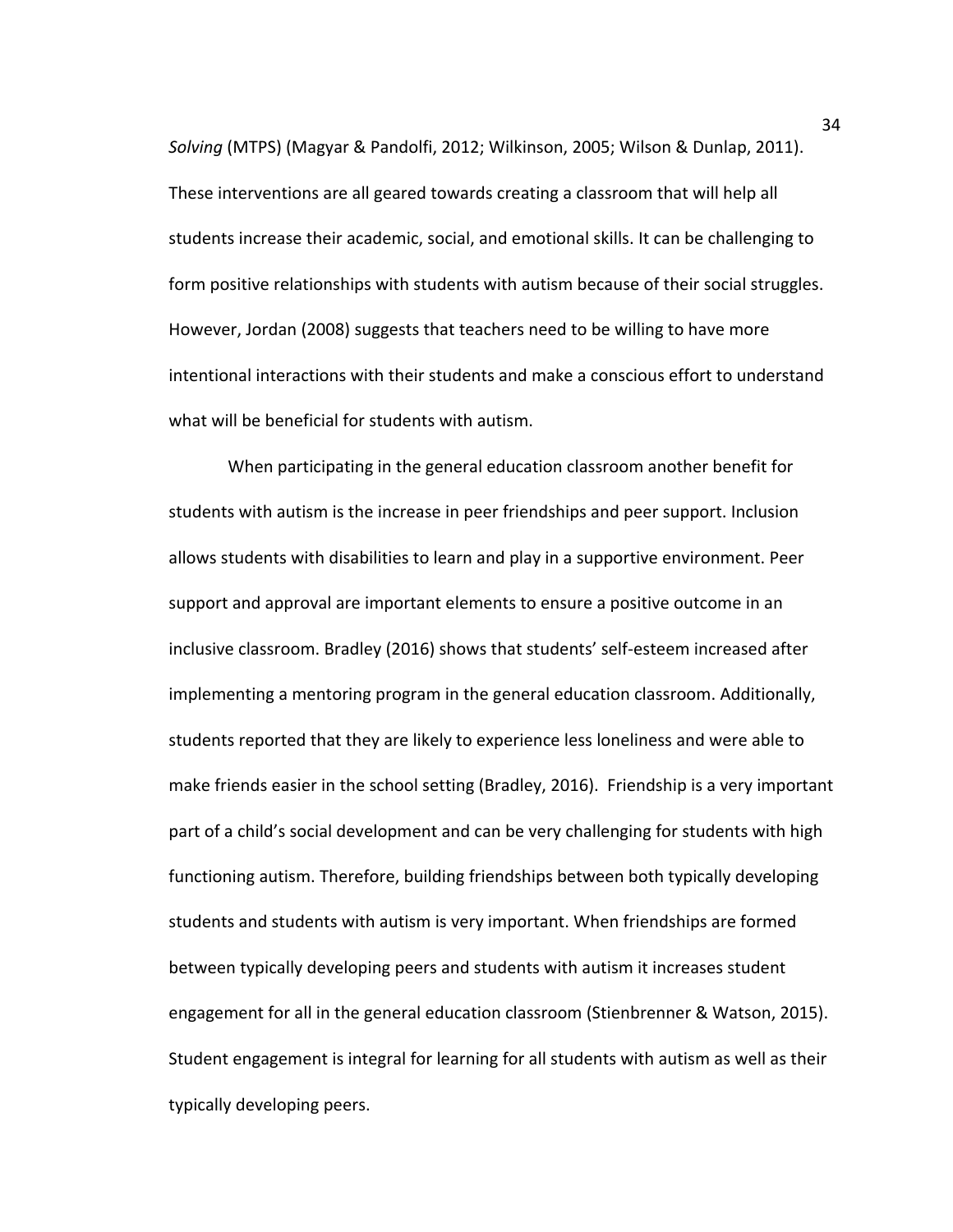There are many benefits for all students, with and without autism, that come from participating in an inclusive classroom. Sansosti and Sansosti (2012) suggest that including students with High Functioning Autism Spectrum Disorder (HFASD) not only causes students with HFASD to exhibit higher levels of engagement and social interaction, but they also have a larger network of friends or are selected by their peers to be included in the activities the same amount as students without disabilities. Inclusion also provides awareness and diversity among typically developing peers (Finke et al.,2009). Friedlander (2008) states, "providing all students with a rich, inclusive classroom environment that includes individual goals will foster mutual respect and understanding for all" (p.143). Students with autism are more likely to be engaged in a small group environment compared to their same aged peers. Stienbrenner and Watson (2015) suggest that in large group instruction, students spend an average of approximately 54% of their time not engaged, compared to only 20% of their time not engaged during one-to-one instructions. It is important that teachers provide more small group instruction to help students with autism become more engaged in the general education setting. Lindsay et al. (2013) suggest that when an inclusive classroom is successfully implemented it can increase student engagement in social interactions, higher level thinking, and advance education goals for all students.

As you can see there are many benefits of having students with autism participate in the general education setting. There are going to always be challenges, but it is ultimately more beneficial for teachers and all students who are participating in an inclusive environment. Gena (2006) states, "for cultures in which the inclusion of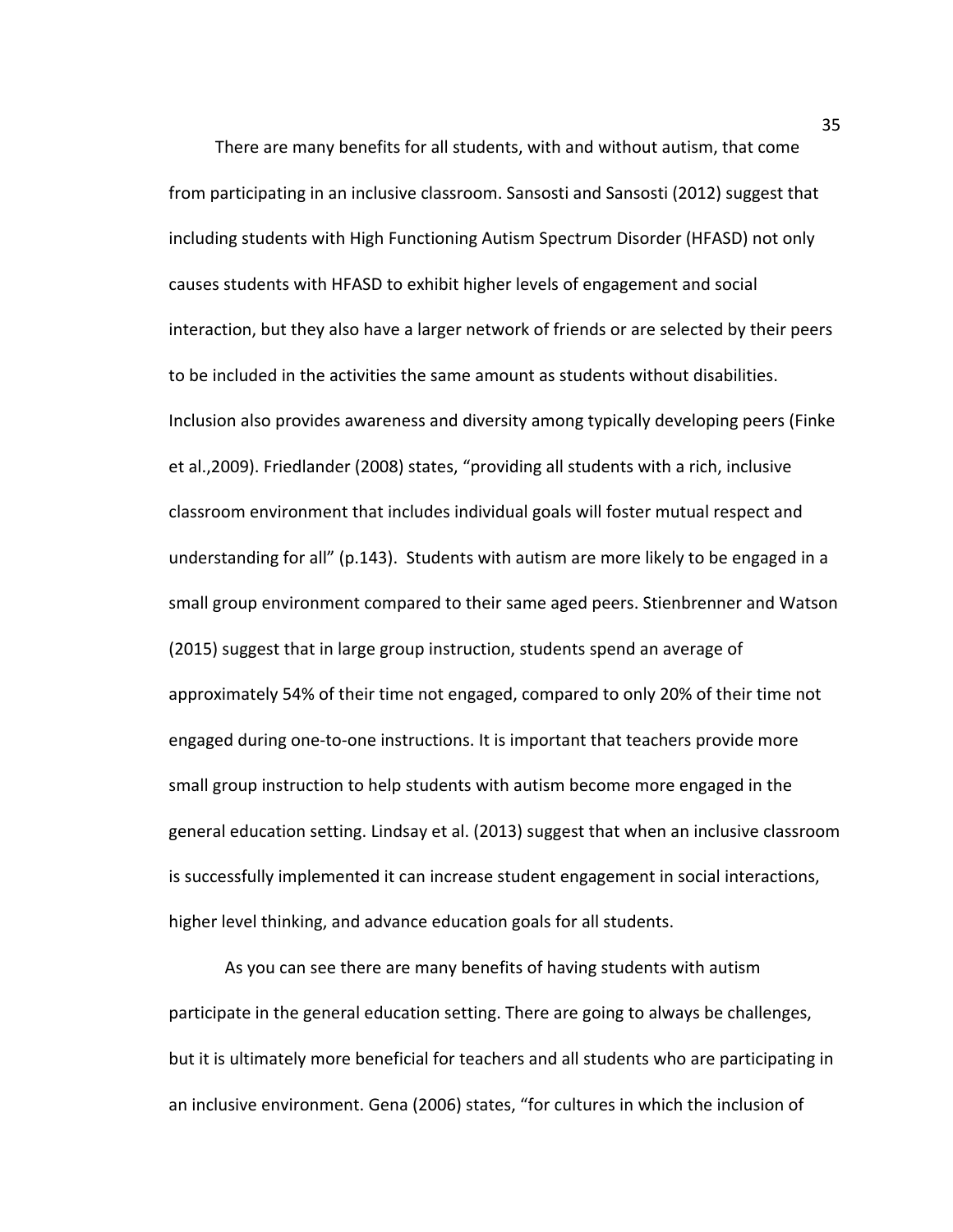children with autism is a relatively new and uncommon practice, making the inclusion process as unobtrusive as possible is important, because it is likely to help teachers and other school personnel to have a more accepting attitude towards inclusion" (p. 553).

## **Limitations of the Research**

The research for this thesis was found by using academic search premiere and by only using peer reviewed empirical journals. During my research process I focused on the increase of students with autism and the definition of inclusion. Throughout my research I excluded adults with autism. I focused on the various impacts it has had on teachers and students with the education classroom moving toward an inclusive environment. Throughout this research I also focused on both the benefits and challenges for both teachers and students with the increase of students with autism in an inclusive classroom.

Some limitations of this research were the lack of participants throughout these peer-reviewed articles. Many studies focused on a few students with high functioning autism and completed interviews and observation in an inclusive environment. Therefore, research was limited and viewed through someone's observation or assessment of what inclusive classrooms look like. Also, the majority of the studies only focused on high functioning autism students who are participating in the general education classroom. There are many students with a variety of needs who are diagnosed with autism. Just looking at high functioning autism limited the amount of students who could participate in this study and does not give a complete view of the impact of including students with other types of needs associated with autism.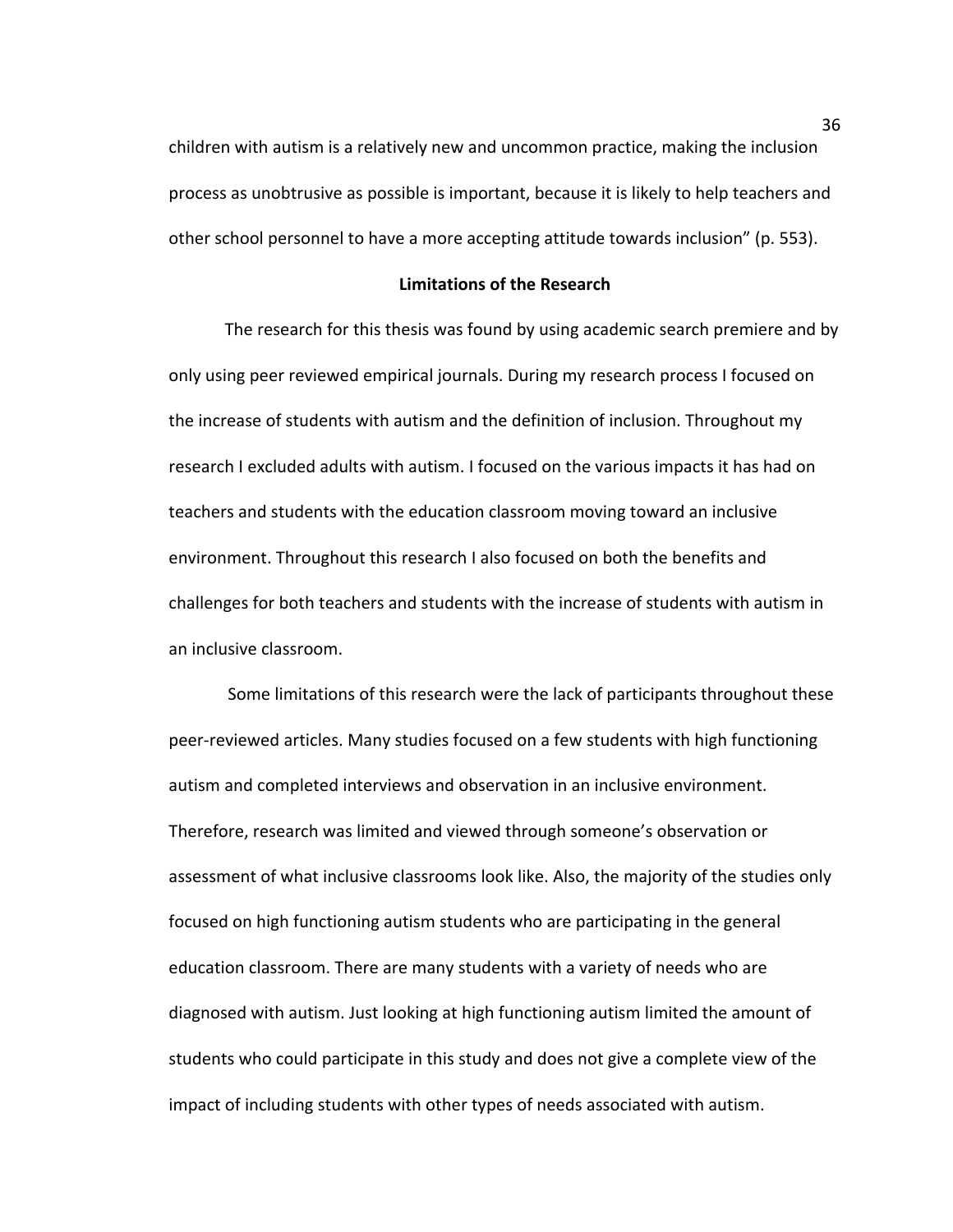#### **Implications for Future Research**

When completing the literature review I feel there was a large gap in understanding why autism has increased over that past years. Moving forward it would be beneficial for researchers to dig deeper and find out why autism as increased dramatically over the past decade. Studies focused briefly on the increase of students with autism, but had limited research. It would be beneficial for teachers to be aware of the increase and how it has impacted the general education setting.

It is also important for teachers to understand that the educational system is moving toward an inclusive model. More research could be conducted on the benefits specifically on inclusion for all students, not just students with autism. Not narrowing the search to just students with autism in the general education could provide more data for teachers, students, and parents.

It would be important for researchers to look more closely at how inclusion has impacted the child with autism themselves. Studies look at an overall picture on benefits and challenges for teachers and general education students in an inclusive classroom. I would like to see more specific research on how inclusion has directly impacted the child with autism. The studies in this paper briefly touch on some overall benefits for students with autism and I feel that could be beneficial for parents, teachers, and students.

### **Implications for Professional Application**

The education system is moving toward an inclusion model based on the federal mandate of least restrictive environment. Therefore, it is imperative that all educators

37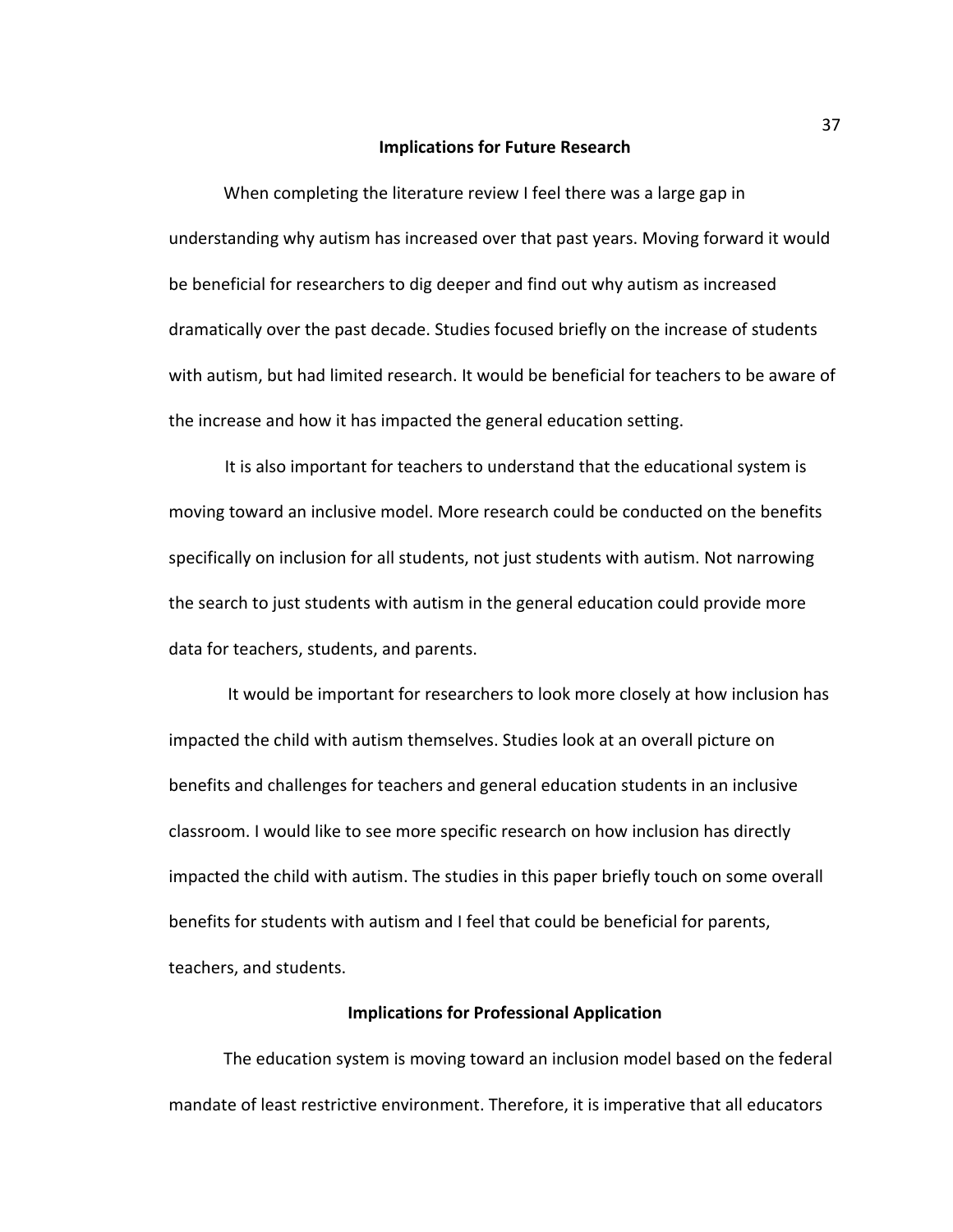be aware of the increase in autism and how it impacts the general education setting, and furthermore research, learn, and utilize various strategies that will facilitate the inclusion of students with autism into their classroom. It is important for teachers to be willing to receive specific training on students with autism. There are many characteristics of autism that can cause disruption in the general education classroom if teachers are not adequately trained. When teachers are proficient in strategies and interventions for engaging and including students with autism, all students will benefit from being in an inclusive classroom. When teachers offer an inclusive environment, general educations students benefit. When students are more familiar with autism and their traits then students are more likely to accept their peers with autism.

Studies show there has been a dramatic increase in the amount of children being diagnosed with autism (Boyd & Shaw, 2010; Dahle, 2003; Debris & Carlo, 2013; Finke et al., 2009; Stienbrenner & Watson, 2015). With this increase in the population it is important for teachers, parents, and students to become familiar with this disorder. I currently work as a high functioning autism teacher in a middle school and majority of my students are fully included into the general education for majority of the day. I have seen the struggle in general education classrooms when they are not implementing inclusive strategies and intervention in the classroom. It is difficult for both the teachers and the students, but I have also seen the benefits that everyone receives when strategies and interventions have been put in place. We can learn so much from students with autism in the general education classroom. We as educators need to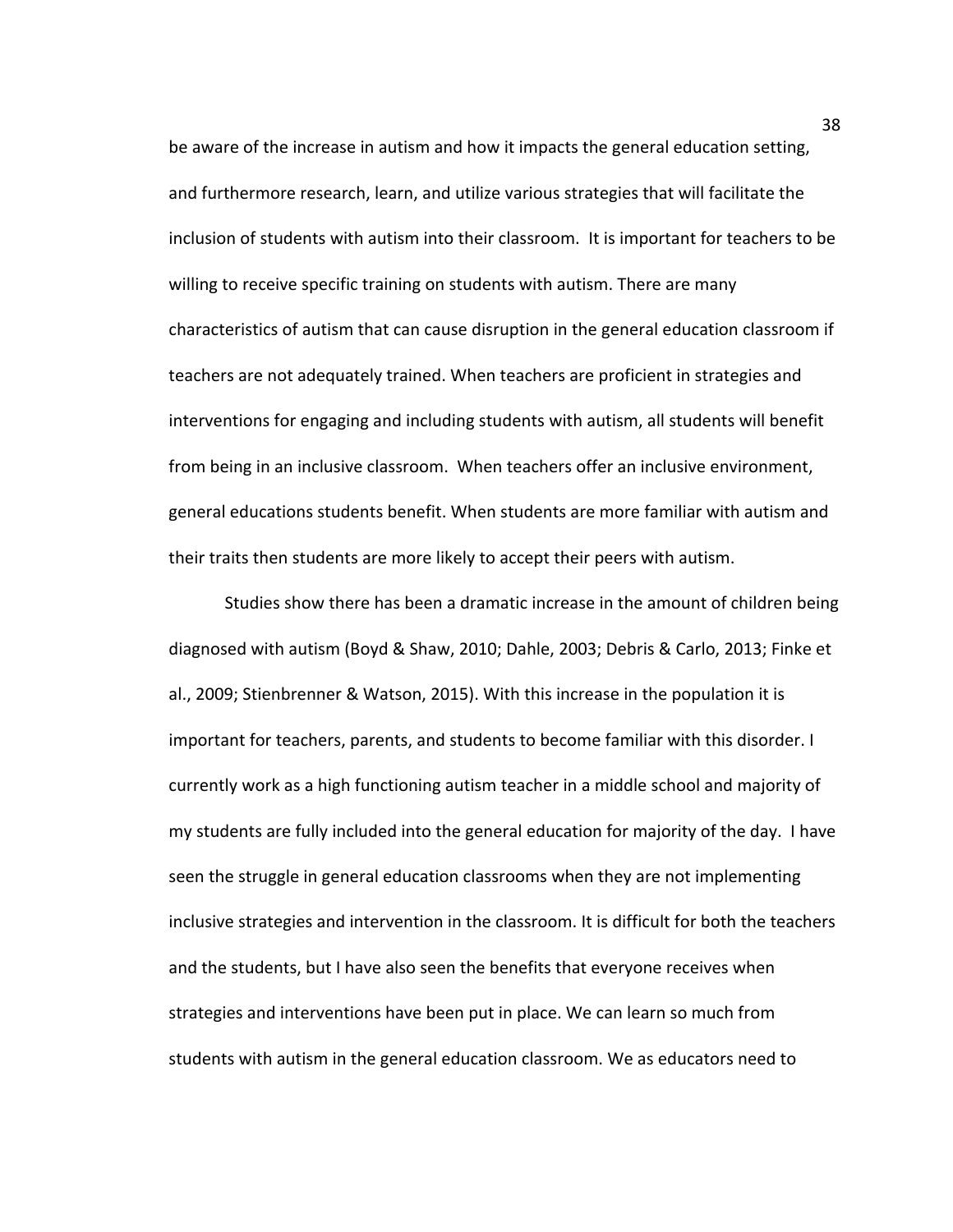provide an environment that is inclusive for all students as it improves outcomes for all students. 

## **Conclusion**

There has been a steady increase of students with autism participating in the general education classroom. Therefore, it is important to understand how it has impacted the general education setting. With the educational environment moving towards an inclusive classroom where all students have access to learning in an environment with their typically developing peers. There are both benefits and challenges with the increase of students with autism being served in the general education classroom. One of the largest challenges is that teachers have not received the proper training in strategies and interventions for working with students with autism in the general education setting or the specifics of how autism affects students. Benefits from inclusive classrooms are the increase social interactions and peer friendships/supports between students with autism and their typically developing peers, which leads to an increase student engagement for all students, which improves outcomes for everyone. The benefits of an inclusive classroom far outweigh the challenges for both teachers and students.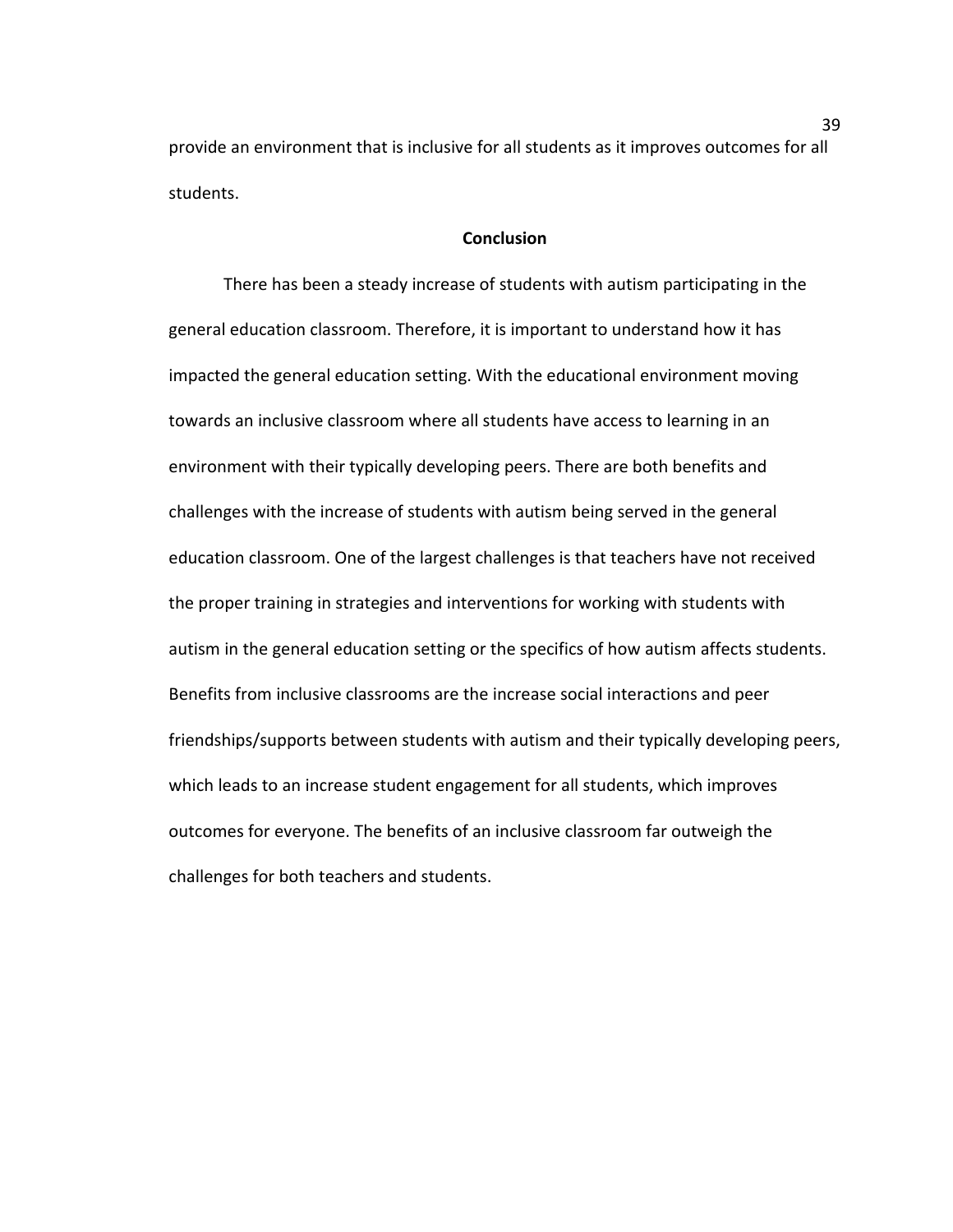#### References

Bauminger, N., Solomon, M., Aviezer, A., Heung, K., Gazit, L., Brown, J., & Rogers, S. J. (2008). Children with autism and their friends: A multidimensional study of friendship in high-functioning autism spectrum disorder. *Journal of Abnormal Child Psychology, 36*(2), 135-150. doi:10.1007/s10802-007-9156-x

- Boyd, B. A., & Shaw, E. (2010). Autism in the classroom: A group of students changing in population and presentation. Preventing School Failure, 54(4), 211-219.
- Bradley, R. (2016). 'Why single me out?' peer mentoring, autism and inclusion in mainstream secondary schools. *British Journal of Special Education, 43*(3), 272-288. doi:10.1111/1467-8578.12136
- Broderick, A., Mehta-Parekh, H., & Reid, D. K. (2005). Differentiating instruction for disabled students in inclusive classrooms. *Theory into Practice, 44*(3), 194-202. doi:10.1207/s15430421tip4403\_3
- Cassimos, D. C., Polychronopoulou, S. A., Tripsianis, G. I., & Syriopoulou-Delli, C. (2015). Views and attitudes of teachers on the educational integration of students with autism spectrum disorders. *Developmental Neurorehabilitation*, 18(4), 241-251. doi:10.3109/17518423.2013.794870
- Chamberlain, B., Kasari, C., & Rotheram-Fuller, E. (2007). Involvement or isolation? the social networks of children with autism in regular classrooms. *Journal of Autism & Developmental Disorders, 37*(2), 230-242. doi:10.1007/s10803-006-0164-4
- Conroy, M. A., Asmus, J. M., Ladwig, C. N., Sellers, J. A., & Valcante, G. (2004). The effects of proximity on the classroom behaviors of students with autism in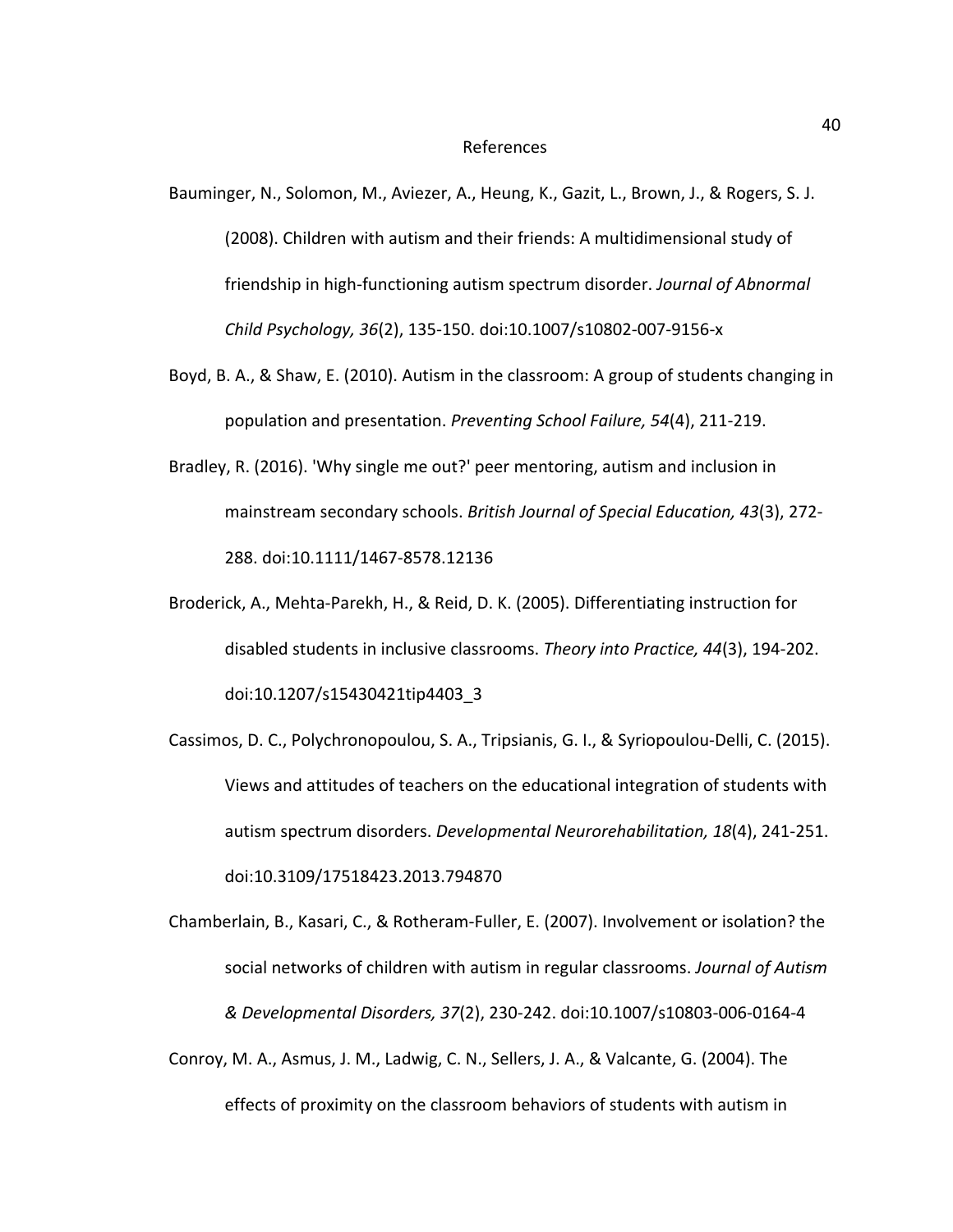general education settings. *Behavioral Disorders, 29*(2), 119-129.

- Dahle, K. B. (2003). Services to include young children with autism in the general classroom. *Early Childhood Education Journal, 31*(1), 65.
- Deris, A. R., & Di Carlo, C. F. (2013). Back to basics: Working with young children with autism in inclusive classrooms. Support for Learning, 28(2), 52-56. doi:10.1111/1467-9604.12018
- Dykstra Steinbrenner, J., & Watson, L. (2015). Student engagement in the classroom: The impact of classroom, teacher, and student factors. *Journal of Autism & Developmental Disorders, 45*(8), 2392-2410. doi:10.1007/s10803-015-2406-9
- Falkmer, M., Oehlers, K., Granlund, M., & Falkmer, T. (2015). Can you see it too? observed and self-rated participation in mainstream schools in students with and without autism spectrum disorders. *Developmental Neurorehabilitation*, 18(6), 365-374. doi:10.3109/17518423.2013.850751
- Finke, E. H., McNaughton, D. B., & Drager, K. D. R. (2009). "All children can and should have the opportunity to learn": General education teachers' perspectives on including children with autism spectrum disorder who require AAC. AAC: *Augmentative & Alternative Communication, 25*(2), 110-122.

doi:10.1080/07434610902886206

- Friedlander, D. (2009). Sam comes to school: Including students with autism in your classroom. *Clearing House, 82*(3), 141-144.
- Gena, A. (2006). The effects of prompting and social reinforcement on establishing social interactions with peers during the inclusion of four children with autism in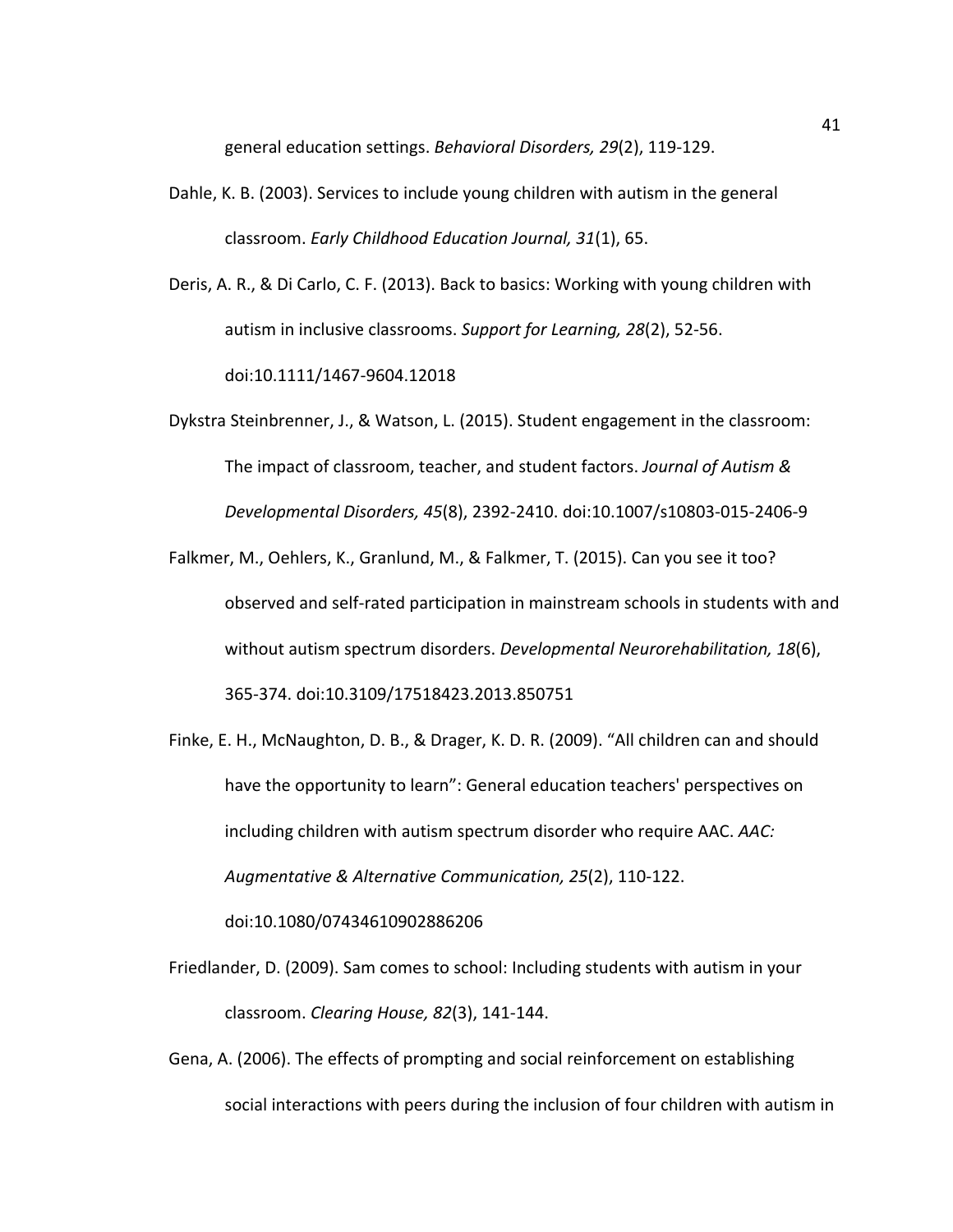preschool. *International Journal of Psychology, 41*(6), 541-554.

doi:10.1080/00207590500492658

- Jordan, R. (2008). Autistic spectrum disorders: A challenge and a model for inclusion in education. *British Journal of Special Education, 35*(1), 11-15. doi:10.1111/j.1467-8578.2008.00364.x
- Kasari, C., Locke, J., Gulsrud, A., & Rotheram-Fuller, E. (2011). Social networks and friendships at school: Comparing children with and without ASD. *Journal of Autism & Developmental Disorders, 41*(5), 533-544. doi:10.1007/s10803-010-1076-x

Lindsay, S., Proulx, M., Thomson, N., & Scott, H. (2013). Educators' challenges of including children with autism spectrum disorder in mainstream classrooms. *International Journal of Disability, Development & Education, 60*(4), 347-362. doi:10.1080/1034912X.2013.846470

Mackenzie, M., Cologon, K., & Fenech, M. (2016). 'Embracing everybody': Approaching the inclusive early childhood education of a child labelled with autism from a social relational understanding of disability. Australasian Journal of Early *Childhood, 41*(2) 4-12.

Magyar, C. I., & Pandolfi, V. (2012). Considerations for establishing a multi-tiered problem-solving model for students with autism spectrum disorders and comorbid emotional-behavioral disorders. *Psychology in the Schools, 49*(10), 975-987. doi:10.1002/pits.21645

McCurdy, E., & Cole, C. (2014). Use of a peer support intervention for promoting